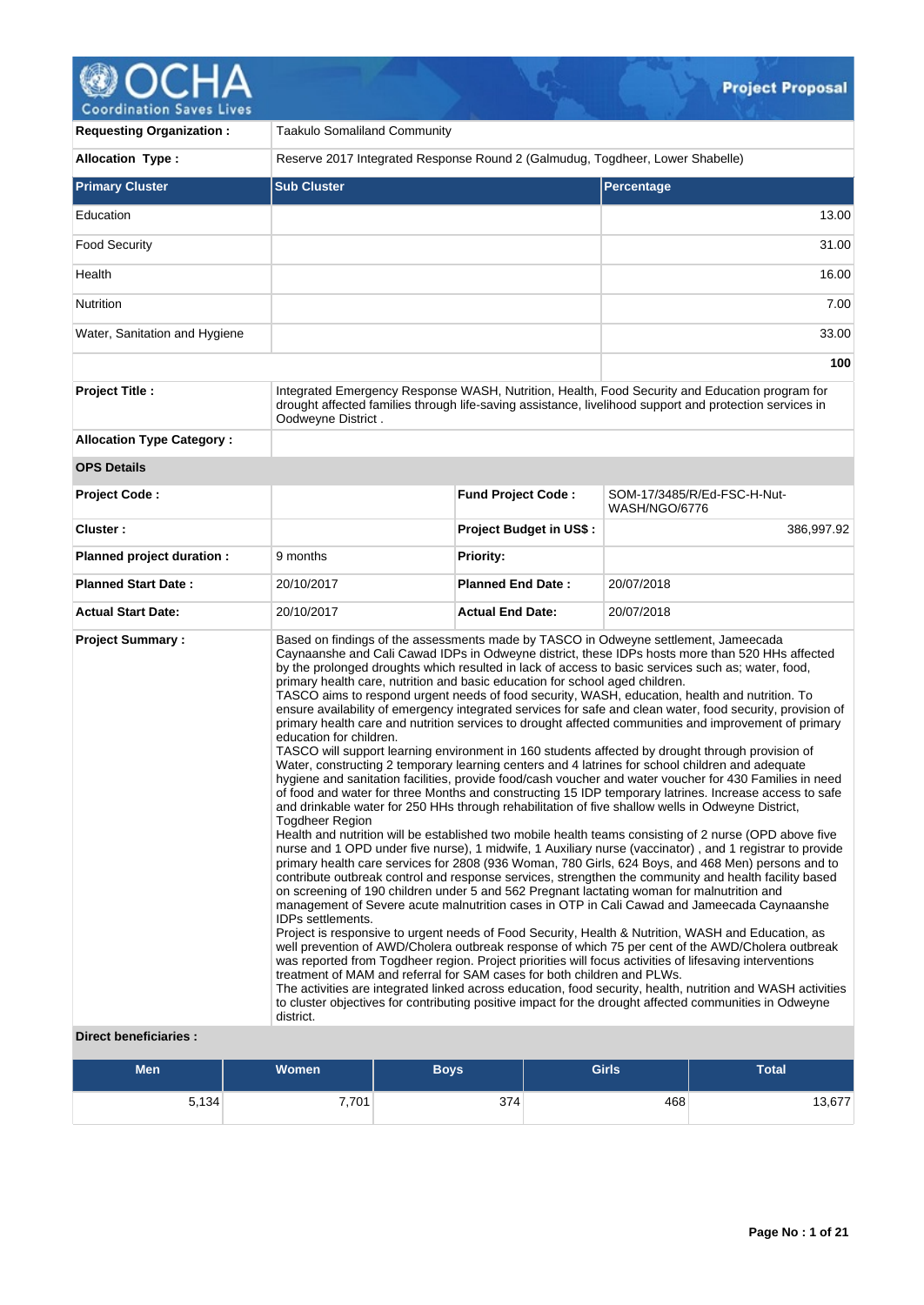## **Other Beneficiaries :**

| <b>Beneficiary name</b>      | <b>Men</b> | <b>Women</b> | <b>Boys</b> | <b>Girls</b> | <b>Total</b> |
|------------------------------|------------|--------------|-------------|--------------|--------------|
| Children under 5             | 0          |              | 374         | 468          | 842          |
| Pregnant and Lactating Women | 0          | 564          |             |              | 564          |
| People in Host Communities   | 814        | 1,221        |             |              | 2,035        |
| Internally Displaced People  | 4,320      | 5,916        | 0           |              | 10,236       |

# **Indirect Beneficiaries :**

There are indirect beneficiaries in each of the three locations:-

In Odwayne there will be 250 HHs benefiting access for permanent water for the rehabilitation of five shallow wells and benefit AWD/Cholera prevention.

In Jameecada Caynaanshe 104 HHs will be indirect beneficiaries benefiting similar services and In Cali Cawad 70 HHs will be the indirect beneficiaries of the same services. In total 424  $*$  6 = 2,544 people.

#### **Catchment Population:**

22,798 persons (3,420 women, 2,280 men / 9,404 girls and 7,694 boys).

## **Link with allocation strategy :**

Project design and priority of the proposed interventions is aligned with the allocation strategy of the Reserve – Integrated Response (Round 2) | June-July 2017. Project design is linked to fund allocation available Somalia/Somali-land Humanitarian Fund (SHF) Reserve funds (US\$ 12.1 million) through Integrated Response (Round 2) which is supporting prevention of famine in Somalia/Somali-land.

Project design is linked with the allocation strategy and addresses the observed top priority gaps that has been have been scoped through preliminary communication with OCHA, FSNAU drought situation highlights and other field staff. Project is addressing observed gaps in Odwayne of Togdheer region Somaliland.

- Project design considered into account other funding sources and reprogramming activities on the ground , thus, TASCO project is not overlapping or duplicating activities already engaged by other partners in the target sites.

- Project has ensured greatest possible value-for-money through decreased overheads and cost of sub-cotracting in the implementation of the project.

- Project will ensure to maximise use of accoutability measures at the community grasroots.

- Project will enhance level of transparency , inclusiveness, and participation of beneficiaries in the process of decision-making, relevant criteria and tools be sued project selection process.

The proposed priority of the project interventions is linked to the gaps observed in the target location.

## **Sub-Grants to Implementing Partners :**

| <b>Partner Name</b>                                    | <b>Partner Type</b> | <b>Budget in US\$</b> |
|--------------------------------------------------------|---------------------|-----------------------|
|                                                        |                     |                       |
| Other funding secured for the same project (to date) : |                     |                       |

| <b>Other Funding Source</b> | <b>Other Funding Amount</b> |
|-----------------------------|-----------------------------|
|                             |                             |

**Organization focal point :**

| <b>Name</b>                      | <b>Title</b>          | <b>Email</b>                  | Phone           |  |  |  |
|----------------------------------|-----------------------|-------------------------------|-----------------|--|--|--|
| Omar Jama Farah                  | Director              | taakulosom@gmail.com          | +252 63 4403137 |  |  |  |
| Mohamoud Mohamed Duale           | Programme Coordinator | taakulo@taakulosomaliland.org | +252 63 4415222 |  |  |  |
| <b>BACKGROUND</b>                |                       |                               |                 |  |  |  |
| 1. Humanitarian context analysis |                       |                               |                 |  |  |  |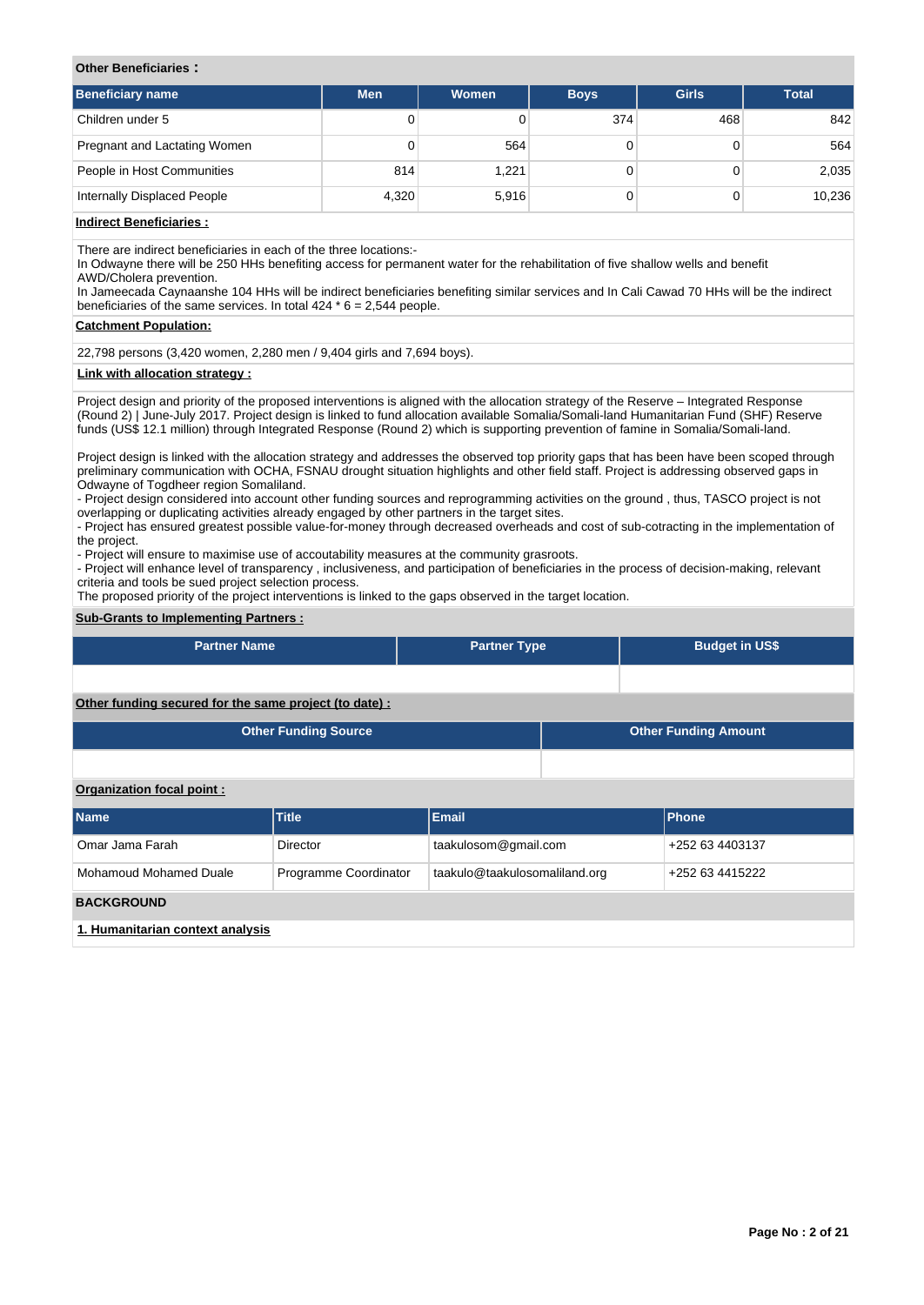Humanitarian situation in accordance of the OCHA's Somalia/Somaliland Drought Response Situation Report No. 15 (covering the period from 5 to 24 July 2017). The highlights of the Assessment Results by Food Security and Nutrition Analysis Unit (FSNAU), the highlights mixed population data of Somalia and Somaliland and stated that; 6.7 M People in need, 3.2 M in IPC Phase 3 and 4, 766,000 People displaced by drought since November 2016, 13,428. Despite the evidence of large populations affected by severe recurrent droughts during 2015 and 2016, which Togdheer region is among pastoralist population affected by the recent severe drought, The 2017 Post Gu Preliminary Assessment Results issued by FSNAU have highlighted situation of "Severe drought is expected to continue to deepen till the start of the next rainy season in October and an improvement in the food security and nutrition situation is not likely before December/January". Thus, food access remains a challenge among most poor households due to the depletion of their source of income after severe drought have led deaths of livestock and aggravated level of poverty where pastoralists' families and communities in Togdheer rural areas especially surrounding Odwayne district have lost their livestock on the consequences of this drought, resulting pastoralist families to move from rural to the nearest villages of Cali Cawad and Jameecada Caynaanshe to search food for survival. Humanitarian situation of the target IDP settlements in Cali Cawad and Jameecada Caynaanshe villages of Odwayne district is deteriorating, their origin is pastoralists and the newly settlements of 450 HHs in Jameecada Caynaanshe village and 250 HHs in Cali Cawad village are HHs affected by drought. The distance of Jameecada Caynaanshe IDP settlement is about 47Km of the south east direction of Odwayne district and the distance of Cali Cawad village is 80Km from Odwayne District. The situation of humanitarian is alarming and needs immediate integrated emergency support of life-saving assistance, livelihoods support and protection services. There is no WASH services in the areas, especially in Cali Cawad HHs affected by drought are depending one Barked with very little amount of water, the Barked is communal and water was provided by relatives of the community inhabitant in the village. Head of the village reported that women are complaining health problems on the consequences of collecting water from a distance of 1000m. No health center is available the IDPs; health center in town is supported by SRCS (Somalia Red Crescent Society). The range of support includes elements Maternal, Child health, and nutrition components of the Essential Package of Health Services for Somalia. However, the health centers are mostly located in the major cities, and not accessible to the IDPs, rural and pastoral communities in the district. TASCO will support the provision of basic primary health care services including nutrition services, referral of complicated cases to secondary level care. This will help combat the current AWD/cholera outbreak by strengthening infection prevention and control, increase the number of children reached with vaccination programmes and treatment for common childhood illnesses, the number of pregnant women receiving quality ante- and postnatal care and the number of women able to access skilled birth attendants in nearest health facility. In February 2017, FSNAU Nutrition update, the population in Togdheer was classified to be in IPC 3 & 4 and therefore needing lifesaving interventions to prevent further deterioration of especially children and women and prevent malnutrition among these groups. In the May 2017 FSNAU nutrition survey update, Togdheer had a GAM of about 10%, 1.5% SAM with aggravating factors e.g. CDR 0.85 and U5DR of 1.11 with a very high morbidity rate at 25.2%. The AWD situation has also worsened the situation in this area.

## **2. Needs assessment**

TASCO team of three persons headed by the Executive Director conducted needs assessment in three locations of Odwayne town, Cali Cawed and Jameecada Caynaanshe villages on 10/08/2017 and findings are as follows:- The need assessment is Humanitarian situation is in according of the OCHA's Somalia/Somaliland Drought Response Situation Report No. 15 (covering the period from 5 to 24 July 2017), SHF Reserve – Integrated Response (round 2) of 18 July 2017 and Latest Cluster assessment report of Odwayne profile August 2017, TASCO's need assessment confirmed the following:- Education Needs: In Odwayne town, Harag Waafi primary school is fully operated and managed by CARE International with all facilities of water, latrines and hygiene promotion is reported in good situation. There is no education facilities in the IDP and there is need of construction of temporary learning space in Cali Cawad and Jameecada Caynaashe IDPs Settlements, need construction water storage, hand washing and latrines for schools as well water trucking. Food Security: There is serious of shortage of food in Cali cawed and Jameecada IDPs settlements, and there is a need for emergency food distribution through food general distribution. Health: There are no health facilities in Cali Cawad and Jameecada Caynaashe IDPs settlement, common health problems reported are cases of measles, common cold, pneumonia and diarrhea, eye infections in Cali Cawad and Jameecada Caynaanshe IDP. Emergency mobile team is needed. The nearest referral location is Odwayne MCH for both villages of Cali Cawad and Jameecada Caynaanshe. Odwayne MCH is providing IMAM programs is implemented such as OTP, SC and TSFP) by SRCS organization. Nutrition Situation: The assessment findings revealed internally displaced people in Cali Cawad village 250HHs and in Jameecada Caynaanshe village 450 HHs, who is origin is pastoralists. Needs of emergency nutrition essential supplies are: Supplementary feeding for moderate acute malnutrition U5 children 6-59 months to be provided plumpy sup ration, 30 sachets per month for 4 months and PLWs to be provided CSB Porridge. Outpatient therapeutic feeding program is treated severe acute malnutrition without complication and they will be provided Plumpy net ration Weight of child (kg). At Stabilization center is admitted severe acute malnutrition children with complication and provided milk powder F75, F100 and plumpy net Weight of child (kg).minimum for one week and maximum for Two weeks. Micronutrient deficiency supplies: Vitamin A 100.000- 200.000IU SINGLE DOSE ON admission, Micronutrients tablet, Iron and Zinc tablet. Diarrheal Supplies AWD: ORS, REsoMAL and de-warming. The proposed needs are case management procedures at the Outpatient therapeutic feeding program (OTP), Supplementary feeding program (TSFP), and Stabilization center (SC), Proper case management of AWD/Cholera and proper documentation and recording system, Nutrition and Health and Hygiene promotion (NHHP). WASH: the assessment addressed in Odwayne town, Cali Cawad and Jameecada Caynaanshe. In Odwayne more than 15 shallow wells are damaged by floods and barred by sand. Rehabilitation of five shallow wells is needed in Odwayne. In Cali Cawad village they have one source of water communal Barket, with limited water, HHs do not have facilities and material for water collection, wheelbarrow, and Jerry cans. There are needs of emergency water trucking for 250 HHs in Cali Cawad. Nearest source of water is Hargeisa for Cali Cawad. In Jameecada Caynaanshe IDP receive water from Dam which has distance of 1Km from the IDP settlement. Both IDP exist strategy of water trucking is distribution of NFI of wheelbarrow, Jerry cans, water rains and water treatment. Situation of Hygiene and Sanitation is very poor in both IDP settlement and need urgent intervention. There are no communal latrines in the IDP settlements. Top priority needs are Food & Health, Nutrition and WASH.

## **3. Description Of Beneficiaries**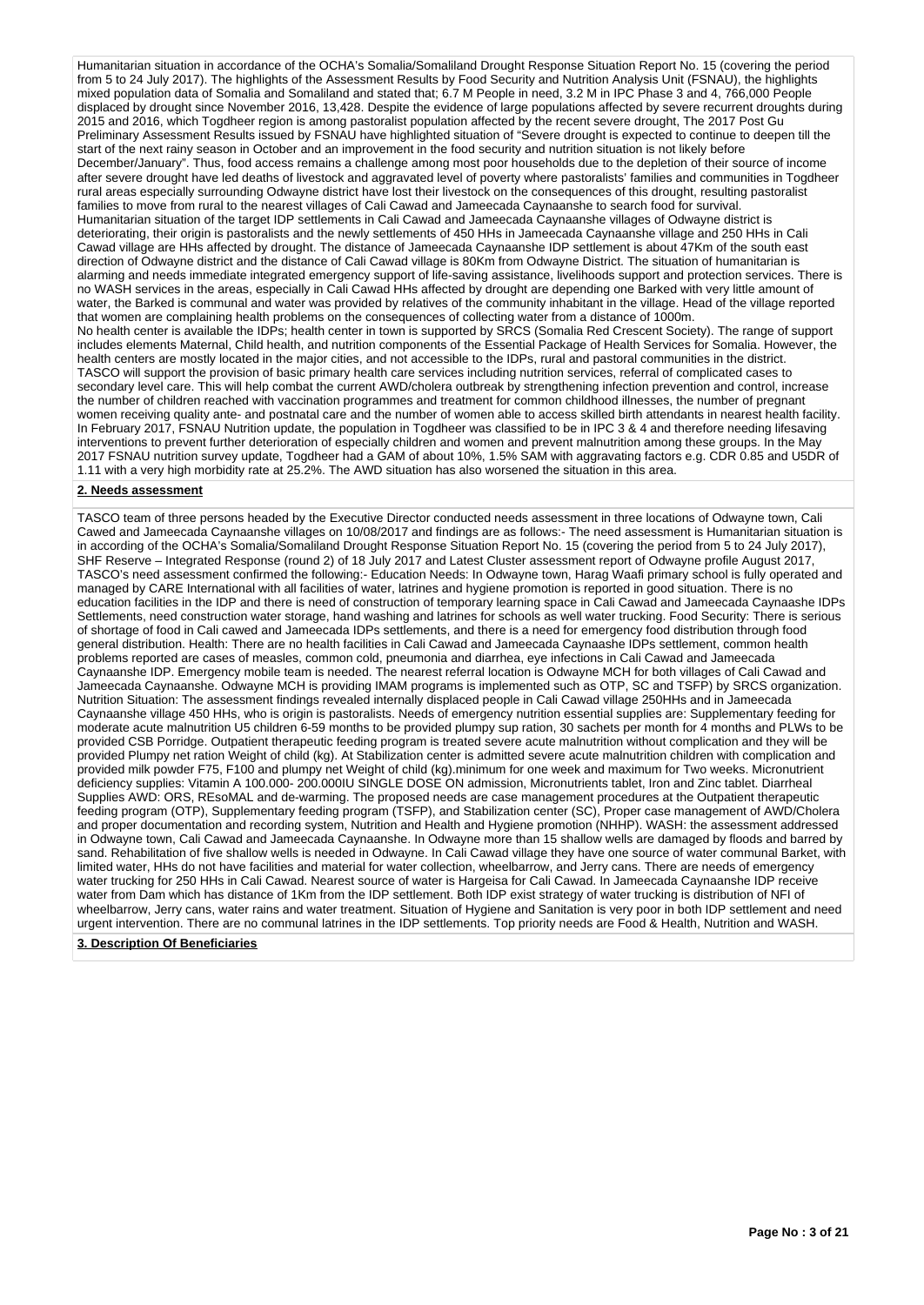#### Project will target the following group beneficiaries:

Food: The target group of food is identified on the basis of most vulnerable drought affected families with malnutrition children of U 5 years. Priority was given Households headed by women. Total of 430 HHs was identified and will be targeted through unconditional food for voucher for a period of 3 months with the total of 2,580 beneficiaries (542 women, 361 men / 922 girls, 755 boys). Health & Nutrition of Children U5 years: Children U 5 years of age identified on the basis of needs assessment and 20% of the total beneficiaries in the two IDP communities. The identification of 840 mal nutrition Children U5 years in the area identified screening process of Children U 5 years. This group will be targeted through procurement of essential nutrition supplies, recruitment of team of five staff with the qualification of health and nutrition, and deployment of one mobile team for a period of 9 months. This group will be targeted by preparing the essential nutrition supplies for PLWs and deployment of the mobile team for a period of 9 months. Target group for temporary trucking: Target group accessing temporary water identified on the basis of needs assessments conducted in the target sites, Total of 430 HHs, 180 HHs in Cali Cawad and 250 HHs in Jameecada Caynaanshe IDP Settlements was identified. This group will be targeted through water trucking, water voucher with 7.5 liters per person per day for 90 days for a period of 3 months, in Total 2,580 beneficiaries (542 women, 361 men / 922 girls, 755 boys). Permanent water: Target group is identified on the basis of needs assessments conducted in Odwayne district, where more than 15 shallow wells has been destroyed by floods and shortage of permanent water is identified, the functional shallow wells are also overused during the drought. This group will be targeted through rehabilitation of five shallow wells in Odwayne district, which 250 HHs of 1,500 persons will have access permanent water. Education: Target group of school children aged from 6 to 14 years is identified on the basis of needs assessments undertaken in targeted IDPs which has no education facilities. This group will be targeted through construction of temporary learning spaces of 4 classes, two classes each site of the two IDPs, procurement of learning materials, recruitment of 4 teachers, which 160 school children access education facility in the two IDP. Hygiene and sanitation: Target group of school children aged from 6 to 14 years is identified on the basis of needs assessments in targeted IDPs. This group will be targeted through construction of gender sensitive latrines, water storages and hand washing facilities at the temporary learning spaces in the two IDP sites. Hygiene and sanitation: Target group of IDP families are identified on the basis of needs assessments conducted in Targeted IDPs. Construction of gender sensitive latrines in the IDP sites. NFIs: This Target group is identified on basis of needs assessments in the areas, where IDP families have no materials. This group will be targeted through procurement of wheelbarrow; Jerry cans of 20 liter. Health Primary care services are available to men, women, girls and boys who need them in the IDP population, , this will primarily benefit children under five, who are the most vulnerable to common illnesses, PLW who will benefit from maternal health, including ANC, PNC and safe deliveries. Health promotion activities will target all segments of the population, targeting both men and women, particularly taking into account the gender dynamics in the Somalia context. Nutrition services are provided to boys and girls aged 0 -59 months and PLW who are screened and identified with MAM & SAM according to the admissions criteria. Screening is conducted by CNVs at the community level, as well as during outpatient consultations at the health facilities. MAM and SAM cases are referred to the nutrition p

## **4. Grant Request Justification**

The project has come at a time when impacts of severe droughts are overwhelming in Odwayne of Togdheer region, Somaliland and the time that pastoralist families who lost livestock are moving to nearest villages of Jameecada Caynaanshe and Cali Cawad, which are far from the spheres covered by Cluster assessments in Odwayne district (Factsheet of Odwayne profile August 2017). A There is no emergency drought response interventions in the areas of IDP settlements in Cali Cawad and Jameecada Caynaanshe villages, while there is no health & nutrition services in the targeted IDP sites, and there may be a risks of AWD/cholera outbreak which can increase morbidity and mortality due to severe food insecurity situation among HHs in the IDP, there is also situation of malnutrition among boys and girls under 5 years and PLWs in the IDP, thus immediate intervention of this project is inevitable to reverse situation.

## **5. Complementarity**

The proposed project will complement the TASCO's on-going WASH emergency response in Burco Togdheer region, which involves for water trucking and prevention of acute water diarrhea, the project is supported by UNICEF, also the program is complement Somaliland durable solution Consortium implementing in Burao IDPs for Cash for work , Establishment of Self Help group (SHG's) for the poor people. The program is supported by EU run by consortium of TASCO, NRC, DRC, Concern World Wide and World Vision. Further this project will complement the SHG program ongoing in buroa district funded by German Organisation kinder Not Hilf (KNH) TASCO has no ongoing projects in the project targeted areas of Odwayne, and the two IDP settlements in Cali Cawad and Jameecada Caynaanshe villages. Complementary health services will improve access to emergency healthcare interventions and reduce morbidity and mortality, particularly among children under five years of age and pregnant and lactating women who are the most vulnerable in any crisis situation. The formation of mobile health and nutrition team will ensure increased access to these life-saving services in hard to reach rural areas. Furthermore, the host community population will also benefit through provision of care for communicable and non-communicable diseases among adult and elderly, along with the development of a health response plan as contingency to any outbreak conditions.

## **LOGICAL FRAMEWORK**

#### **Overall project objective**

Provide access to integrated life-saving Food Security, health, WASH, Nutrition and Education services to vulnerable and most drought affected 13,675 people (7,701 women, 5,134 men / 462 girls and 378 boys in the project targeted locations in Odwayne town, Cali Cawad and Jameecada Caynaashe IDP of Togdheer region, Somaliland .

| <b>Education</b>                                                                                                         |                                                                                                                                                                                                     |                                 |
|--------------------------------------------------------------------------------------------------------------------------|-----------------------------------------------------------------------------------------------------------------------------------------------------------------------------------------------------|---------------------------------|
| <b>Cluster objectives</b>                                                                                                | <b>Strategic Response Plan (SRP) objectives</b>                                                                                                                                                     | <b>Percentage of activities</b> |
| Ensure emergencies and crises affected<br>children and youth have access to safe and<br>protective learning environments | 2017-SO1: Provide life-saving and life-<br>sustaining integrated multi-sectoral<br>assistance to reduce acute humanitarian<br>needs and reduce excess mortality among<br>the most vulnerable people | 100                             |
|                                                                                                                          | Osatallentian ta ObratallOsatan Okiaathraa : Daciaathrill ataasatkan saasas ta abraatan faalitiga fand Oo sakaal Okilahan in Oali Osmaal                                                            |                                 |

**Contribution to Cluster/Sector Objectives :** Project will strengthen access to education facilities for 160 school Children in Cali Cawad and Jameecada Caynaashe IDP settlements and host communities in the areas by constructing temporary learning spaces in the targeted IDP sites and providing learning material and teacher incentives for four teachers.

## **Outcome 1**

Improved access to education facilities of 160 students affected by drought in Cali Cawed and Jameecada Caynaansha IDP settlements under Odweyne District, Togdheer Region.

# **Output 1.1**

**Description**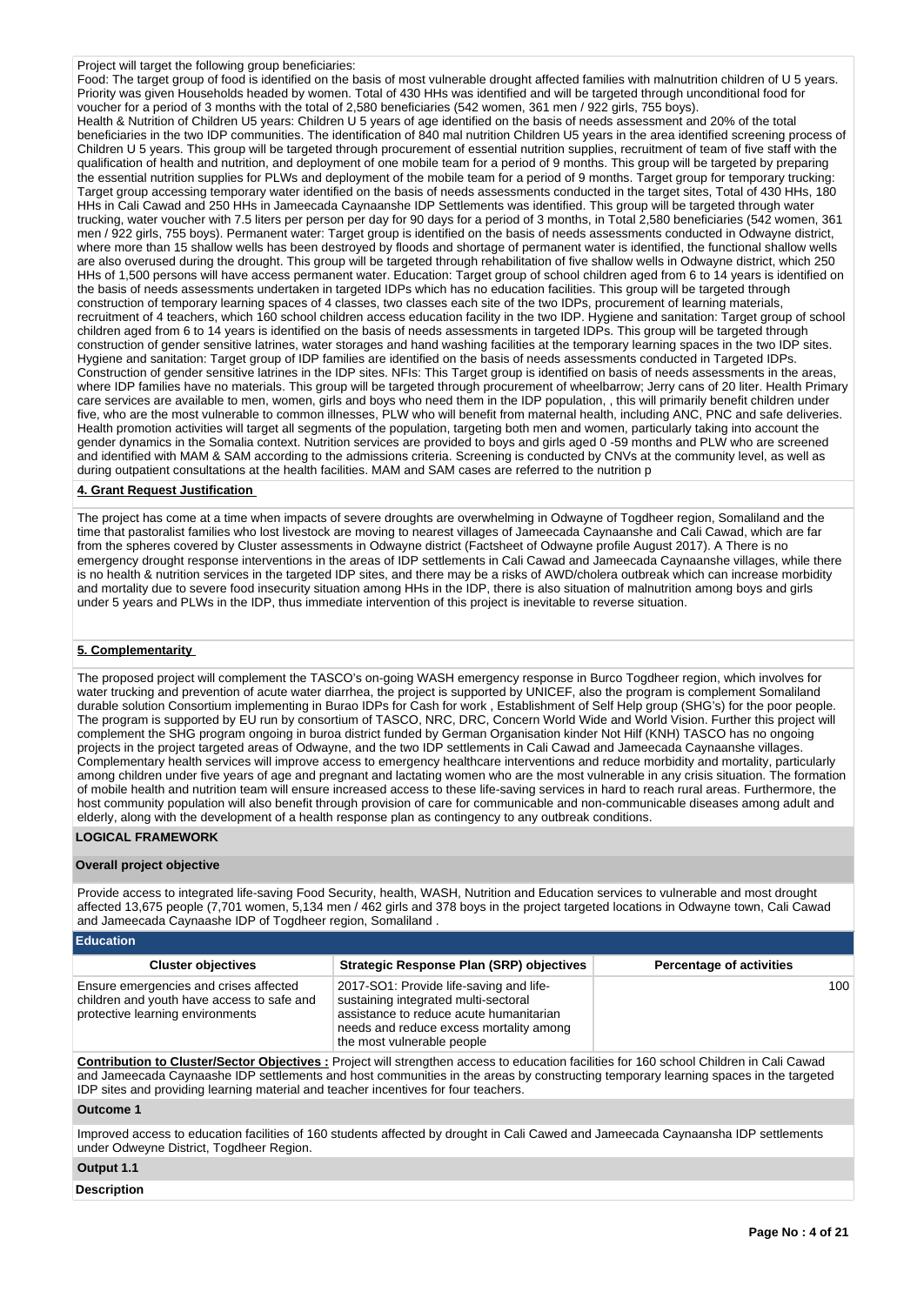Supported learning environment in 160 students affected by drought through provision of Water, Constructed two temporary learning centers and adequate hygiene and sanitation facilities in Cali cawed and Jameecada Caynaanshe IDP settlements in Odweyne District, Togdheer Region.

# **Assumptions & Risks**

Availability of learners in the targeted areas (Cali Cawed and Jameecada Caynaashe Temporary learning centers schools), Learning facilities,

# **Indicators**

| iliuluatui ə                        |                                                                                                                                                                                                                                                                       |                                                                                                                                                                                                                                                  |                                |       |      |                     |               |  |  |
|-------------------------------------|-----------------------------------------------------------------------------------------------------------------------------------------------------------------------------------------------------------------------------------------------------------------------|--------------------------------------------------------------------------------------------------------------------------------------------------------------------------------------------------------------------------------------------------|--------------------------------|-------|------|---------------------|---------------|--|--|
|                                     |                                                                                                                                                                                                                                                                       |                                                                                                                                                                                                                                                  | <b>End cycle beneficiaries</b> |       |      | <b>End</b><br>cycle |               |  |  |
| Code                                | <b>Cluster</b>                                                                                                                                                                                                                                                        | <b>Indicator</b>                                                                                                                                                                                                                                 | <b>Men</b>                     | Women | Boys | <b>Girls</b>        | <b>Target</b> |  |  |
| Indicator 1.1.1                     | Education                                                                                                                                                                                                                                                             | Number of school children (boys/ girls) with<br>access to safe drinking water                                                                                                                                                                    |                                |       | 110  | 50                  | 160           |  |  |
|                                     | Means of Verification: Monthly reports, Site Visits. List of students                                                                                                                                                                                                 |                                                                                                                                                                                                                                                  |                                |       |      |                     |               |  |  |
| Indicator 1.1.2                     | Education                                                                                                                                                                                                                                                             | Number of temporary learning spaces or<br>rehabilitated classrooms                                                                                                                                                                               |                                |       |      |                     | 2             |  |  |
|                                     | Means of Verification: Field reports, Monthly reports, Pictures, GPS                                                                                                                                                                                                  |                                                                                                                                                                                                                                                  |                                |       |      |                     |               |  |  |
| Indicator 1.1.3                     | Education                                                                                                                                                                                                                                                             | Number of children(Boys&Girls) provided with<br>learning supplies                                                                                                                                                                                |                                |       |      |                     | 160           |  |  |
|                                     |                                                                                                                                                                                                                                                                       | <b>Means of Verification</b> : Number of Received learning Materiel for School. List of Students, Reports, Distribution Pictures                                                                                                                 |                                |       |      |                     |               |  |  |
| Indicator 1.1.4                     | Education                                                                                                                                                                                                                                                             | Number of teachers receiving emergency<br>incentives                                                                                                                                                                                             |                                |       |      |                     | 4             |  |  |
|                                     |                                                                                                                                                                                                                                                                       | <b>Means of Verification:</b> School attendance sheet, Field Reports, Student assessments.                                                                                                                                                       |                                |       |      |                     |               |  |  |
| Indicator 1.1.5                     | Education                                                                                                                                                                                                                                                             | number of school children (boys/girls) I that have<br>access to latrines and hand washing facilities                                                                                                                                             |                                |       | 110  | 50                  | 160           |  |  |
|                                     | <b>Means of Verification:</b> Field Reports,                                                                                                                                                                                                                          |                                                                                                                                                                                                                                                  |                                |       |      |                     |               |  |  |
| Indicator 1.1.6                     | Education                                                                                                                                                                                                                                                             | Number of Water tanks provided to the temporary<br>learning spaces (Schools).                                                                                                                                                                    |                                |       |      |                     | 2             |  |  |
|                                     | Means of Verification: Field Report, Progress Report, Receipt Voucher                                                                                                                                                                                                 |                                                                                                                                                                                                                                                  |                                |       |      |                     |               |  |  |
| <b>Activities</b><br>Activity 1.1.1 |                                                                                                                                                                                                                                                                       |                                                                                                                                                                                                                                                  |                                |       |      |                     |               |  |  |
|                                     | <b>Standard Activity: Water distribution in schools</b>                                                                                                                                                                                                               |                                                                                                                                                                                                                                                  |                                |       |      |                     |               |  |  |
|                                     |                                                                                                                                                                                                                                                                       | Provision of save drinkable water to learning centers (Schools) for 160 students in Cali Cawed and Jameecada Caynaanshe for three<br>months (Sphere standards for emergency WASH - Provision of 7.5 L of water per pupil per day)                |                                |       |      |                     |               |  |  |
| Activity 1.1.2                      |                                                                                                                                                                                                                                                                       |                                                                                                                                                                                                                                                  |                                |       |      |                     |               |  |  |
|                                     | <b>Standard Activity: Construction of learning spaces</b>                                                                                                                                                                                                             |                                                                                                                                                                                                                                                  |                                |       |      |                     |               |  |  |
| consisting of two classrooms.       |                                                                                                                                                                                                                                                                       | Bid evaluation/report and contract award to the winner. Setting up beneficiary selection criteria, Construction of two learning spaces each                                                                                                      |                                |       |      |                     |               |  |  |
| Activity 1.1.3                      |                                                                                                                                                                                                                                                                       |                                                                                                                                                                                                                                                  |                                |       |      |                     |               |  |  |
|                                     |                                                                                                                                                                                                                                                                       | Standard Activity: School equipment and material learning distribution                                                                                                                                                                           |                                |       |      |                     |               |  |  |
|                                     |                                                                                                                                                                                                                                                                       | Provision of teaching and learning materials (TLM) for once in Cali Cawad and Jameecada Caynaanshe IDPs temporary Schools. Providing<br>(Excercise books, pencils, Markers, whiteboards, Back-bags, Sharpeners, tables, Chairs)                  |                                |       |      |                     |               |  |  |
| Activity 1.1.4                      |                                                                                                                                                                                                                                                                       |                                                                                                                                                                                                                                                  |                                |       |      |                     |               |  |  |
|                                     | <b>Standard Activity: Incentive for teachers</b>                                                                                                                                                                                                                      |                                                                                                                                                                                                                                                  |                                |       |      |                     |               |  |  |
| spaces.                             | Provision of emergency teacher incentives for four (4) teachers for 9 months. Two teacher for Cali Cawed and two in Jamaaceda<br>Caynaanshe IDP Settlement; to encourage and provide quality education to the drought affected school Children for temporary learning |                                                                                                                                                                                                                                                  |                                |       |      |                     |               |  |  |
| Activity 1.1.5                      |                                                                                                                                                                                                                                                                       |                                                                                                                                                                                                                                                  |                                |       |      |                     |               |  |  |
|                                     |                                                                                                                                                                                                                                                                       | Standard Activity: Water and sanitation infrastructure construction/refurbishment                                                                                                                                                                |                                |       |      |                     |               |  |  |
|                                     |                                                                                                                                                                                                                                                                       | Establishment of 4 gender sensitive latrines including hand washing facilities (2 in each TLS). benefiting for 160 school children in Cali<br>Cawed and Jameecada Caynaanshe IDP Settlements: Each School has two latrines (One Girls/ One Boys) |                                |       |      |                     |               |  |  |
| Activity 1.1.6                      |                                                                                                                                                                                                                                                                       |                                                                                                                                                                                                                                                  |                                |       |      |                     |               |  |  |
|                                     |                                                                                                                                                                                                                                                                       | Standard Activity: School equipment and material learning distribution                                                                                                                                                                           |                                |       |      |                     |               |  |  |
|                                     |                                                                                                                                                                                                                                                                       | Provide two water tanks 10 cubic meter (5 cubic meter each tank) to Cali Cawed and Jamaceeda Caynaanashe temporary learning                                                                                                                      |                                |       |      |                     |               |  |  |

spaces/Centers to store water for 160 Students, TASCO will procure Water tanks and deliver to the two temporary learning spaces/Centers.

# **Additional Targets :**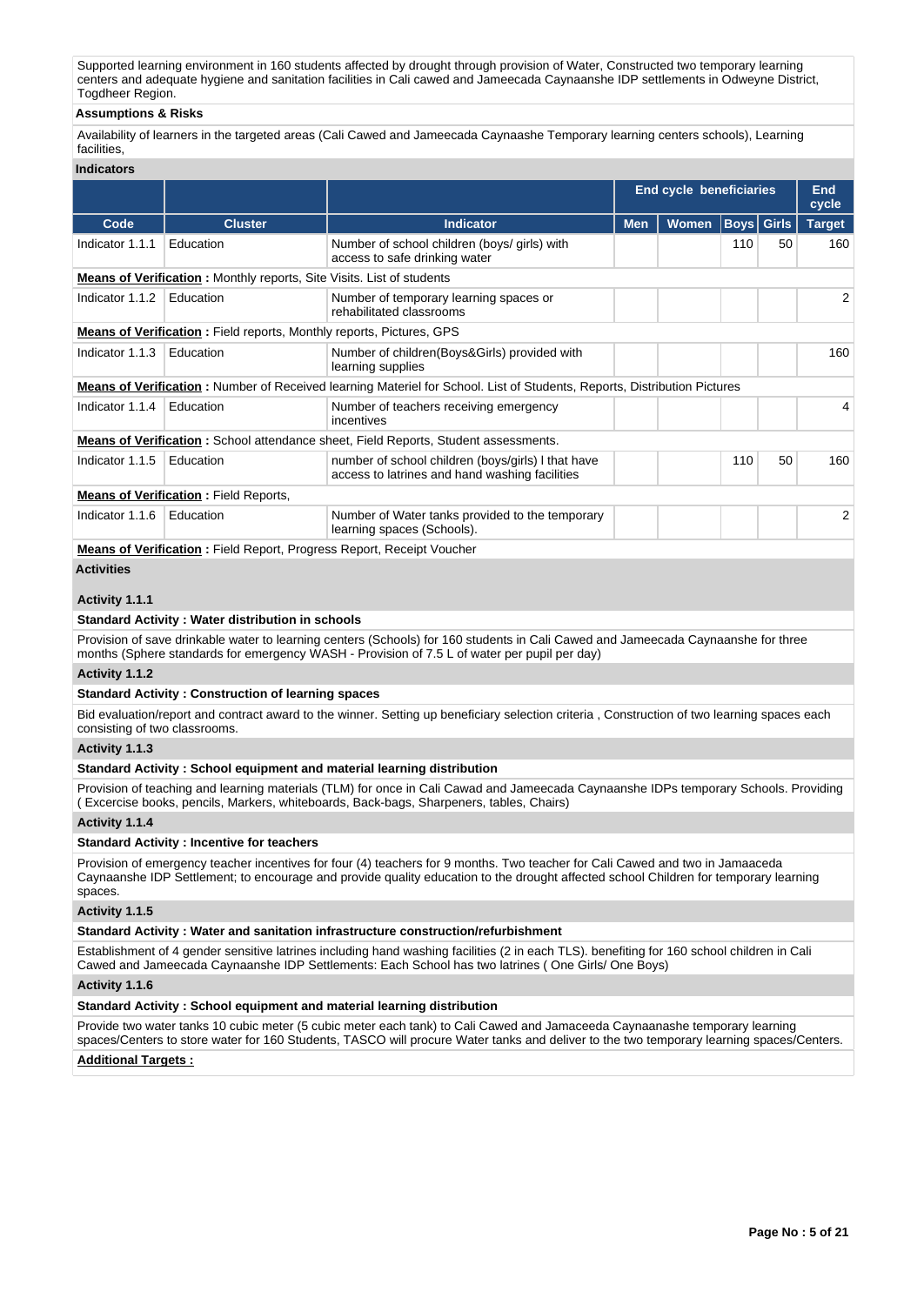| Food Security                                                                                                                                                                                                                                                                                                                                                                                                                                                                                                                                                                                                                                                                                       |                                                                                                                                                                        |                                 |  |  |  |
|-----------------------------------------------------------------------------------------------------------------------------------------------------------------------------------------------------------------------------------------------------------------------------------------------------------------------------------------------------------------------------------------------------------------------------------------------------------------------------------------------------------------------------------------------------------------------------------------------------------------------------------------------------------------------------------------------------|------------------------------------------------------------------------------------------------------------------------------------------------------------------------|---------------------------------|--|--|--|
| <b>Cluster objectives</b>                                                                                                                                                                                                                                                                                                                                                                                                                                                                                                                                                                                                                                                                           | <b>Strategic Response Plan (SRP) objectives</b>                                                                                                                        | <b>Percentage of activities</b> |  |  |  |
| Increase productive capacity of rural and<br>urban livelihoods through provision<br>seasonally-appropriate and livelihood-<br>specific inputs and investing in human capital<br>formation to promote integration into the<br>formal and informal economy                                                                                                                                                                                                                                                                                                                                                                                                                                            | 2017-SO2: Reduce acute malnutrition levels<br>in settlements for internally displaced and<br>host communities through integrated multi-<br>sectoral emergency response | 100                             |  |  |  |
| <b>Contribution to Cluster/Sector Objectives:</b> Project intervention will increase access of food for most in need families in the target areas<br>through direct food distribution or unconditional cash/vouchers). Project will contribute to the food security cluster by strengthening food<br>security of 430 HHs that increases the number of persons reached through humanitarian assistance and complements targets of the cluster.<br>Project activities will reduce number of population in famine due to drought persons Project will contribute reduction of malnutrition and<br>lifesaving assistance which contributes complementary of other clusters of nutrition and protection. |                                                                                                                                                                        |                                 |  |  |  |
| Outcome 1                                                                                                                                                                                                                                                                                                                                                                                                                                                                                                                                                                                                                                                                                           |                                                                                                                                                                        |                                 |  |  |  |
| Improved access of food Voucher 430 HH through unconditional Food/cash voucher transfer in Cali Cawed and Jameecada Caynaanshe<br>IDP settlemnts in Odweyne District, Togdheer Region.                                                                                                                                                                                                                                                                                                                                                                                                                                                                                                              |                                                                                                                                                                        |                                 |  |  |  |
| Output 1.1                                                                                                                                                                                                                                                                                                                                                                                                                                                                                                                                                                                                                                                                                          |                                                                                                                                                                        |                                 |  |  |  |
| <b>Docorintion</b>                                                                                                                                                                                                                                                                                                                                                                                                                                                                                                                                                                                                                                                                                  |                                                                                                                                                                        |                                 |  |  |  |

# **Description**

430 Families in need of food in the IDPs of Cali Cawad and Jameecada Caynaashe have been fed and saved their lives for three Months in Odweyne District, Togdheer Region.

## **Assumptions & Risks**

Food Gap/Availability of Food, and Security

## **Indicators**

|                 |                      |                                                                                                  | <b>End cycle beneficiaries</b>      |  |  | End<br>cycle |
|-----------------|----------------------|--------------------------------------------------------------------------------------------------|-------------------------------------|--|--|--------------|
| Code            | Cluster              | <b>Indicator</b>                                                                                 | Men   Women   Boys   Girls   Target |  |  |              |
| Indicator 1.1.1 | <b>Food Security</b> | Number of people in crisis and IDPs receiving<br>unconditional support to improve access to food |                                     |  |  | 2,580        |

**Means of Verification :** Monthly reports, List of beneficiaries, Copy of vouchers.

## **Activities**

**Health**

## **Activity 1.1.1**

## **Standard Activity : Conditional or unconditional Cash transfer**

Distribution food voucher for 430HH food insecure families of the drought affected people in Cali cawed and Jameecada Caynaanshe IDP settlements, targeting most vulnerable HHs headed by females in the IDP settlement, for a period of 3 months (Maize, Wheat flour, Sugar, Vegetable Oil, Meat, Tea Leaves, Salt ) these items are available local market and will be provided by the selected/awarded vendor.

## **Additional Targets :**

| .                                                                                                                                                                                                    |                                                                                                                                                                                                     |                                    |
|------------------------------------------------------------------------------------------------------------------------------------------------------------------------------------------------------|-----------------------------------------------------------------------------------------------------------------------------------------------------------------------------------------------------|------------------------------------|
| <b>Cluster objectives</b>                                                                                                                                                                            | Strategic Response Plan (SRP) objectives                                                                                                                                                            | <b>Percentage of activities</b>    |
| Improved access to essential life-saving<br>health services (quality primary and<br>secondary health care) for crisis-affected<br>populations aimed at reducing avoidable<br>morbidity and mortality | 2017-SO1: Provide life-saving and life-<br>sustaining integrated multi-sectoral<br>assistance to reduce acute humanitarian<br>needs and reduce excess mortality among<br>the most vulnerable people | 100 <sub>1</sub>                   |
|                                                                                                                                                                                                      |                                                                                                                                                                                                     | $\sim$ $\sim$<br>$\sim$ . $\sim$ . |

**Contribution to Cluster/Sector Objectives :** Project will strengthen access to health services in Cali Cawad and Jameecada Caynaashe where there is no health services. Project will provide basic essential health services through mobile health clinics with five staff comprising of 2 nurse (1 OPD above five nurse and 1 OPD under five nurse), 1 midwife, 1 Auxiliary nurse (vaccinator) , and 1 registrar in Cali Cawad and Jameecada Caynaashe IDP settlements.

## **Outcome 1**

Improved access to primary health care services for 2808 persons ( 936 Woman, 780 Girls , 624 Boys, and 468 Men) and enhanced outbreak control and response service in Cali Cawed and Jameecada Caynaanshe IDP settlemnts in Odweyne District, Togdheer Region.

# **Output 1.1**

## **Description**

Established two mobile health team to provide primary health care services for 2808 ( 936 Woman, 780 Girls , 624 Boys, and 468 Men) Persons and to contribute outbreak control and response services in Cali Cawed and Jameecada Caynaanshe IDP settlemnts in Odweyne District, Togdheer Region.

## **Assumptions & Risks**

Security situation for the project implementation, and Availability of health supplies in UNICEF and staff for the project implementation

|                 |         |                                                                                                  | <b>End cycle beneficiaries</b>      |  |  | End<br>cycle |
|-----------------|---------|--------------------------------------------------------------------------------------------------|-------------------------------------|--|--|--------------|
| Code            | Cluster | <b>Indicator</b>                                                                                 | Men   Women   Boys   Girls   Target |  |  |              |
| Indicator 1.1.1 | Health  | Number of outpatient consultations per person per<br>year (attendance rate or consultation rate) |                                     |  |  | 2.808        |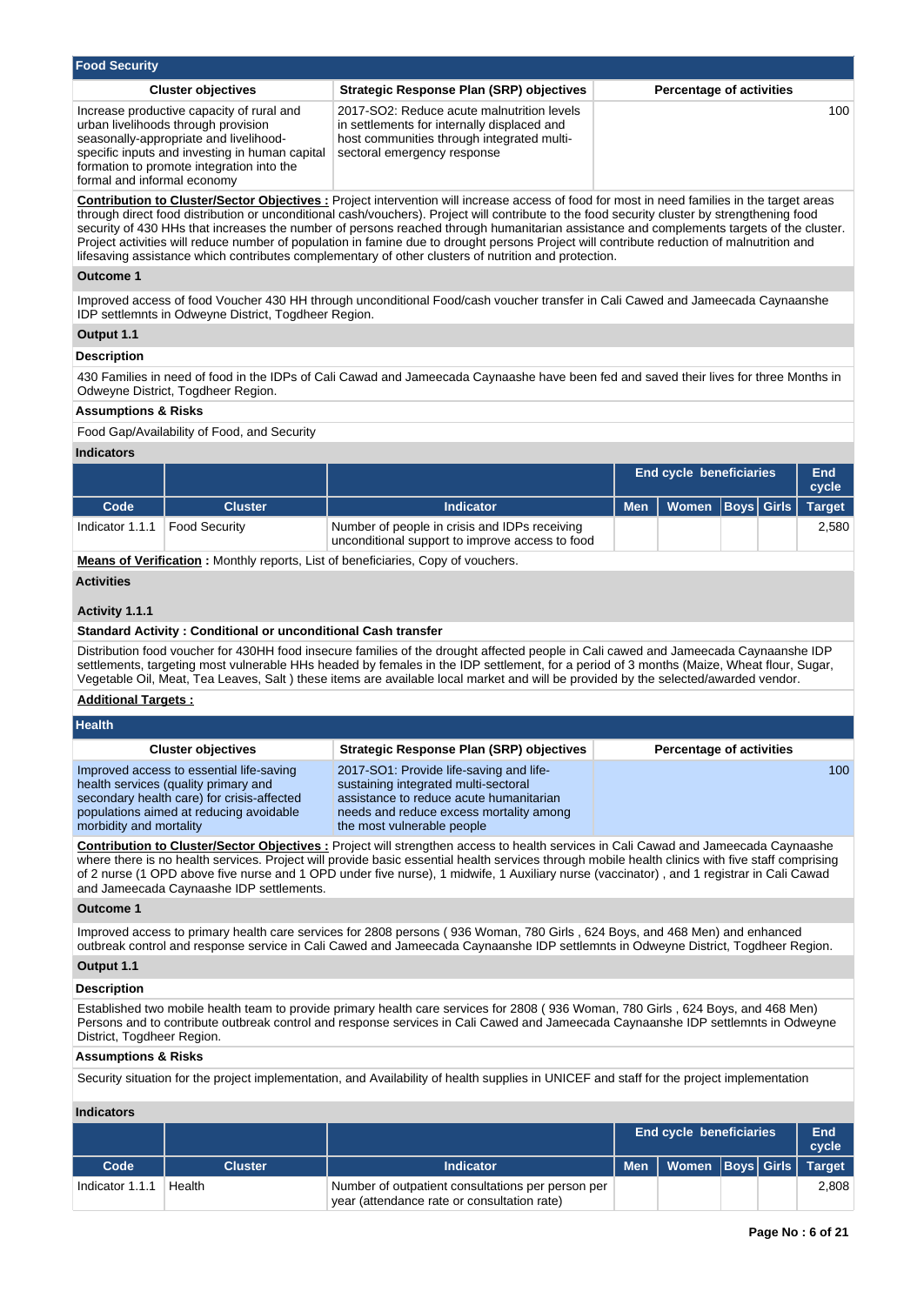|                                                                                                                                                | <b>Means of Verification:</b> Monthly reports and registers |                                                                                |  |  |  |  |  |  |  |  |
|------------------------------------------------------------------------------------------------------------------------------------------------|-------------------------------------------------------------|--------------------------------------------------------------------------------|--|--|--|--|--|--|--|--|
| Indicator 1.1.2<br>Number of (regular) surveillance reports produced<br>Health                                                                 |                                                             |                                                                                |  |  |  |  |  |  |  |  |
| <b>Means of Verification:</b> Monthly report, OPD registers, Reports                                                                           |                                                             |                                                                                |  |  |  |  |  |  |  |  |
| Indicator 1.1.3<br>Number of people (men, women, boys and girls)<br>468<br>624<br>780<br>936<br>Health<br>reached by health promotion message. |                                                             |                                                                                |  |  |  |  |  |  |  |  |
|                                                                                                                                                | <b>Means of Verification:</b> Monthly reports and registers |                                                                                |  |  |  |  |  |  |  |  |
| Indicator 1.1.4                                                                                                                                | Health                                                      | Number of Mobile teams fully equipped with<br>essential medicine and equipment |  |  |  |  |  |  |  |  |
|                                                                                                                                                |                                                             |                                                                                |  |  |  |  |  |  |  |  |

**Means of Verification : OPD Drug registry, OPD consultations registry, Drug inventory registry** 

## **Activities**

# **Activity 1.1.1**

**Standard Activity : Primary health care services, consultations**

Treatment of common illnesses by mobile health clinic at OPD; Outpatient consultations: Qualified staff (nurses, midwifes etc.) will provide outpatient consultations, including diagnosis and treatment of common illnesses, like diarrhea, pneumonia and malaria, including route immunization for children and PLWs. Given AWD/cholera is so prominent, all cases presenting with AWD/cholera will be given prompt rehydration through the administration of oral rehydration salts (ORS) or intravenous fluids, depending of the severity of cases. For children up to five years, supplementary administration of zinc has a proven effective in reducing duration of diarrhea as well as reduction in successive diarrhea episodes. In order to ensure timely access to treatment, cases will be immediately referred to existing cholera treatment centres for further care if needed. Services will be provided integrated mobile health and nutrition clinics. The team will be equipped with essential drugs, vaccines, and the necessary medical equipment and supplies. Financial incentives will be provided to health personnel. It should be noted that the health services will be integrated with the nutrition services to ensure smooth referrals between the different services. Children under 5 and PLWs will be screened for malnutrition during outpatient consultations and referred accordingly.

#### **Activity 1.1.2**

# **Standard Activity : Epidemic disease surveillance**

Contribute outbreak control and response systems through regular reporting of AWD/Cholera and measles cases to regional/central MOH. Mobile team will produce weekly and monthly surveillance and OPD consultations.

## **Activity 1.1.3**

# **Standard Activity : Awareness campaigns and Social Mobilization**

Conduct awareness through community mobilization and produce and distribution of culturally appropriate IEC materials: TASCO will disseminate Health promotion messages amongst drought affected IDP communities at the community level. TASCO will develop, print and disseminate translated health and hygiene messages that will be used by CNVs for conducting awareness session to target beneficiaries at the community level, via house-to-house visits as well as through small groups. As well as standard positive health practices and behaviours, messages will particularly focus on the prevention of and treatment for AWD/cholera, as well as promote positive health seeking behavior to boost demand for and utilization of the supported mobile health facilities.

## **Activity 1.1.4**

# **Standard Activity : Essential drugs and Medical equipments distribution**

For the first two months TASCO will procure essential supplies locally to avoid any delays that might arise from supply providion of MOH? WHO?UNICEF. through facilitation form respective clusters, TASCO will also request essential supplies from MOH/ UNICEF/WHO to continue providing primary health care services in Cali Cawed and Jameecada Caynaanshe IDP settlements for the remaining months pf the project.

## **Additional Targets :**

## **Nutrition**

| <b>Cluster objectives</b>                                                                                                                                                    | <b>Strategic Response Plan (SRP) objectives</b>                                                                                                                                                     | <b>Percentage of activities</b> |
|------------------------------------------------------------------------------------------------------------------------------------------------------------------------------|-----------------------------------------------------------------------------------------------------------------------------------------------------------------------------------------------------|---------------------------------|
| Improve equitable access to quality lifesaving<br>curative nutrition services through systematic<br>identifi cation, referral and treatment of<br>acutely malnourished cases | 2017-SO1: Provide life-saving and life-<br>sustaining integrated multi-sectoral<br>assistance to reduce acute humanitarian<br>needs and reduce excess mortality among<br>the most vulnerable people | 100                             |
|                                                                                                                                                                              | <b>Contribution to Cluster/Sector Objectives:</b> To improve access to quality nutrition services for children under 5 and pregnant and lactating                                                   |                                 |

women identified with severe and moderate acute malnutrition, TASCO will support community nutrition volunteers to undertake communitylevel screening, and operate OTP services (for SAM) and TSFP services (for MAM) through mobile integrated health and nutrition clinic. These services are integrated with the health services described above to ensure effective referrals as needed. The project will address nutrition situation of the targeted two IDPs in Cali Cawad and Jameecada Caynaansha areas and improve nutrition status and access to nutrition services for drought affected families through provision of nutritional food for Children under five year of age and pregnant women in the targeted IDPs settlements.

## **Outcome 1**

Improved access and utilization to integrated management of Acute Malnutrition (IMAM) of 190 children under five years and 562 pregnant and lactating women in Cali Cawad and Jameecada Caynaanshe IDP communities, Odweyne District, Togdheer Region.

## **Output 1.1**

## **Description**

Strengthen community and health facility based on screening of 190 children under 5 and 562 Pregnant lactating woman for malnutrition and management of Severe acute malnutrition cases in OTP in Cali Cawed and Jameecada Caynaanshe IDP settlements in Odweyne District, Togdheer Region.

#### **Assumptions & Risks**

Availability of supply, Security of the area, Availability of the Children under 5 yrs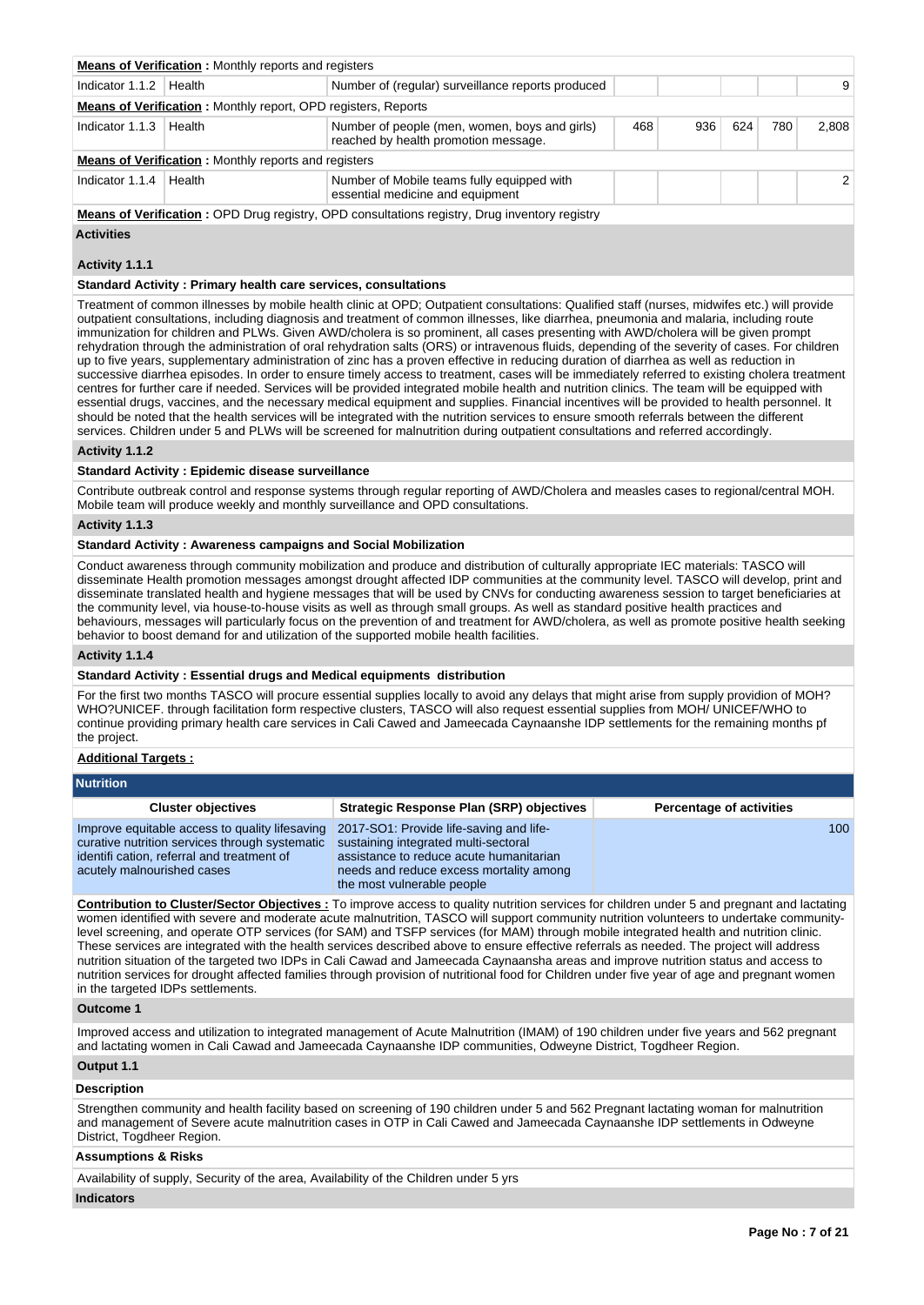|                                                                                                                                                                                                                                                                                                                                                                                                                                                                                                                                                                                                                                                                                                                                                                                                                                                                                                                                                                                                                                                                                                                                                                                                                                                                                                                                                                                                                                                                                                                                                                                               |                                                                                    |                                                                                                                                                                                                                                                                                                                                                                                                                                                                                                                                                                                                                                                                                                           | <b>End cycle beneficiaries</b> |                                 | End<br>cycle |              |               |  |  |
|-----------------------------------------------------------------------------------------------------------------------------------------------------------------------------------------------------------------------------------------------------------------------------------------------------------------------------------------------------------------------------------------------------------------------------------------------------------------------------------------------------------------------------------------------------------------------------------------------------------------------------------------------------------------------------------------------------------------------------------------------------------------------------------------------------------------------------------------------------------------------------------------------------------------------------------------------------------------------------------------------------------------------------------------------------------------------------------------------------------------------------------------------------------------------------------------------------------------------------------------------------------------------------------------------------------------------------------------------------------------------------------------------------------------------------------------------------------------------------------------------------------------------------------------------------------------------------------------------|------------------------------------------------------------------------------------|-----------------------------------------------------------------------------------------------------------------------------------------------------------------------------------------------------------------------------------------------------------------------------------------------------------------------------------------------------------------------------------------------------------------------------------------------------------------------------------------------------------------------------------------------------------------------------------------------------------------------------------------------------------------------------------------------------------|--------------------------------|---------------------------------|--------------|--------------|---------------|--|--|
| Code                                                                                                                                                                                                                                                                                                                                                                                                                                                                                                                                                                                                                                                                                                                                                                                                                                                                                                                                                                                                                                                                                                                                                                                                                                                                                                                                                                                                                                                                                                                                                                                          | <b>Cluster</b>                                                                     | <b>Indicator</b>                                                                                                                                                                                                                                                                                                                                                                                                                                                                                                                                                                                                                                                                                          | <b>Men</b>                     | Women                           | Boys         | <b>Girls</b> | <b>Target</b> |  |  |
| Indicator 1.1.1                                                                                                                                                                                                                                                                                                                                                                                                                                                                                                                                                                                                                                                                                                                                                                                                                                                                                                                                                                                                                                                                                                                                                                                                                                                                                                                                                                                                                                                                                                                                                                               | Nutrition                                                                          | Number of male and female Staff/Community<br>Health Workers/outreach workers trained on the<br>management of acute malnutrition                                                                                                                                                                                                                                                                                                                                                                                                                                                                                                                                                                           |                                |                                 |              |              | 20            |  |  |
|                                                                                                                                                                                                                                                                                                                                                                                                                                                                                                                                                                                                                                                                                                                                                                                                                                                                                                                                                                                                                                                                                                                                                                                                                                                                                                                                                                                                                                                                                                                                                                                               |                                                                                    | Means of Verification: Nutrition activity report, monthly report and M&E report. and Delivery note of the nutrition supplies                                                                                                                                                                                                                                                                                                                                                                                                                                                                                                                                                                              |                                |                                 |              |              |               |  |  |
| Indicator 1.1.2                                                                                                                                                                                                                                                                                                                                                                                                                                                                                                                                                                                                                                                                                                                                                                                                                                                                                                                                                                                                                                                                                                                                                                                                                                                                                                                                                                                                                                                                                                                                                                               | Nutrition                                                                          | Number of children (6-59months) and pregnant<br>and lactating women screened                                                                                                                                                                                                                                                                                                                                                                                                                                                                                                                                                                                                                              |                                | 562                             | 374          | 468          | 1,404         |  |  |
|                                                                                                                                                                                                                                                                                                                                                                                                                                                                                                                                                                                                                                                                                                                                                                                                                                                                                                                                                                                                                                                                                                                                                                                                                                                                                                                                                                                                                                                                                                                                                                                               | <b>Means of Verification:</b> Monthly reports, patient lists and Quarterly reports |                                                                                                                                                                                                                                                                                                                                                                                                                                                                                                                                                                                                                                                                                                           |                                |                                 |              |              |               |  |  |
| Indicator 1.1.3                                                                                                                                                                                                                                                                                                                                                                                                                                                                                                                                                                                                                                                                                                                                                                                                                                                                                                                                                                                                                                                                                                                                                                                                                                                                                                                                                                                                                                                                                                                                                                               | Nutrition                                                                          | Number of Children 0-59 Months recieved the<br>tretament of Moderate Acute malnutrition.                                                                                                                                                                                                                                                                                                                                                                                                                                                                                                                                                                                                                  |                                |                                 |              |              |               |  |  |
|                                                                                                                                                                                                                                                                                                                                                                                                                                                                                                                                                                                                                                                                                                                                                                                                                                                                                                                                                                                                                                                                                                                                                                                                                                                                                                                                                                                                                                                                                                                                                                                               | <b>Means of Verification:</b> List of Screenin MAM, Reports, OPD lists             |                                                                                                                                                                                                                                                                                                                                                                                                                                                                                                                                                                                                                                                                                                           |                                |                                 |              |              |               |  |  |
| <b>Activities</b>                                                                                                                                                                                                                                                                                                                                                                                                                                                                                                                                                                                                                                                                                                                                                                                                                                                                                                                                                                                                                                                                                                                                                                                                                                                                                                                                                                                                                                                                                                                                                                             |                                                                                    |                                                                                                                                                                                                                                                                                                                                                                                                                                                                                                                                                                                                                                                                                                           |                                |                                 |              |              |               |  |  |
| Activity 1.1.1                                                                                                                                                                                                                                                                                                                                                                                                                                                                                                                                                                                                                                                                                                                                                                                                                                                                                                                                                                                                                                                                                                                                                                                                                                                                                                                                                                                                                                                                                                                                                                                |                                                                                    |                                                                                                                                                                                                                                                                                                                                                                                                                                                                                                                                                                                                                                                                                                           |                                |                                 |              |              |               |  |  |
|                                                                                                                                                                                                                                                                                                                                                                                                                                                                                                                                                                                                                                                                                                                                                                                                                                                                                                                                                                                                                                                                                                                                                                                                                                                                                                                                                                                                                                                                                                                                                                                               | <b>Standard Activity: Capacity building</b>                                        |                                                                                                                                                                                                                                                                                                                                                                                                                                                                                                                                                                                                                                                                                                           |                                |                                 |              |              |               |  |  |
| Training of Health, and Nutrition teams and Project staff (Project Manager, Project officers, M&E and Hygiene Promoters). The staff will be<br>trained on IMAM and the training will be organized in collaboration with MOH and UNICEF.                                                                                                                                                                                                                                                                                                                                                                                                                                                                                                                                                                                                                                                                                                                                                                                                                                                                                                                                                                                                                                                                                                                                                                                                                                                                                                                                                       |                                                                                    |                                                                                                                                                                                                                                                                                                                                                                                                                                                                                                                                                                                                                                                                                                           |                                |                                 |              |              |               |  |  |
| Activity 1.1.2                                                                                                                                                                                                                                                                                                                                                                                                                                                                                                                                                                                                                                                                                                                                                                                                                                                                                                                                                                                                                                                                                                                                                                                                                                                                                                                                                                                                                                                                                                                                                                                |                                                                                    |                                                                                                                                                                                                                                                                                                                                                                                                                                                                                                                                                                                                                                                                                                           |                                |                                 |              |              |               |  |  |
|                                                                                                                                                                                                                                                                                                                                                                                                                                                                                                                                                                                                                                                                                                                                                                                                                                                                                                                                                                                                                                                                                                                                                                                                                                                                                                                                                                                                                                                                                                                                                                                               | Standard Activity: Community screening for malnutrition and referral               |                                                                                                                                                                                                                                                                                                                                                                                                                                                                                                                                                                                                                                                                                                           |                                |                                 |              |              |               |  |  |
|                                                                                                                                                                                                                                                                                                                                                                                                                                                                                                                                                                                                                                                                                                                                                                                                                                                                                                                                                                                                                                                                                                                                                                                                                                                                                                                                                                                                                                                                                                                                                                                               | Jameecada Caynaashe IDP settlements.                                               | TASCO through the health care workers and community health workers/community nutrition workers plans to conduct active case finding,<br>screening and referral of malnourished under-fives, the activity targets to reach a total of 1404 (Boys- 374; Girls-468 under-fives, 562<br>pregnant and lactating women). The Community Health Workers (CHW)/Community Nutrition Workers (CNWs) will continuously conduct<br>house to house screening and referral to ensure effective active identification and referral of malnourished cases for further treatment and<br>management at health facility level. MAM cases identified during the screening will be treated by the Mobile team in Cali Cawed and |                                |                                 |              |              |               |  |  |
| Activity 1.1.3                                                                                                                                                                                                                                                                                                                                                                                                                                                                                                                                                                                                                                                                                                                                                                                                                                                                                                                                                                                                                                                                                                                                                                                                                                                                                                                                                                                                                                                                                                                                                                                |                                                                                    |                                                                                                                                                                                                                                                                                                                                                                                                                                                                                                                                                                                                                                                                                                           |                                |                                 |              |              |               |  |  |
|                                                                                                                                                                                                                                                                                                                                                                                                                                                                                                                                                                                                                                                                                                                                                                                                                                                                                                                                                                                                                                                                                                                                                                                                                                                                                                                                                                                                                                                                                                                                                                                               |                                                                                    | Standard Activity : Tretament of Moderate Acute malnutrition in children 0-59months                                                                                                                                                                                                                                                                                                                                                                                                                                                                                                                                                                                                                       |                                |                                 |              |              |               |  |  |
|                                                                                                                                                                                                                                                                                                                                                                                                                                                                                                                                                                                                                                                                                                                                                                                                                                                                                                                                                                                                                                                                                                                                                                                                                                                                                                                                                                                                                                                                                                                                                                                               |                                                                                    | TASCO will integrate the outpatient therapeutic program within the already existing mobile health activities within the supported area with a<br>clear linkage to the on-going Outpatient Therapeutic Feeding Programs (OTP) for continuum of care and effective management. TASCO<br>plans to admit and treat a total of 190 (Boys -93; Girls-97) Moderate acute malnutrition (MAM) children without complication in 6 Outpatient<br>Therapeutic Feeding Programs (OTP) site integrated within the mobile teams. Nutrition supplies and essential medicines will be received<br>from MOH and UNICEF in Cali Cawed and Jameecada Caynaanshe IDP settlemnts.                                               |                                |                                 |              |              |               |  |  |
| <b>Additional Targets:</b>                                                                                                                                                                                                                                                                                                                                                                                                                                                                                                                                                                                                                                                                                                                                                                                                                                                                                                                                                                                                                                                                                                                                                                                                                                                                                                                                                                                                                                                                                                                                                                    |                                                                                    |                                                                                                                                                                                                                                                                                                                                                                                                                                                                                                                                                                                                                                                                                                           |                                |                                 |              |              |               |  |  |
|                                                                                                                                                                                                                                                                                                                                                                                                                                                                                                                                                                                                                                                                                                                                                                                                                                                                                                                                                                                                                                                                                                                                                                                                                                                                                                                                                                                                                                                                                                                                                                                               | <b>Water, Sanitation and Hygiene</b>                                               |                                                                                                                                                                                                                                                                                                                                                                                                                                                                                                                                                                                                                                                                                                           |                                |                                 |              |              |               |  |  |
|                                                                                                                                                                                                                                                                                                                                                                                                                                                                                                                                                                                                                                                                                                                                                                                                                                                                                                                                                                                                                                                                                                                                                                                                                                                                                                                                                                                                                                                                                                                                                                                               | <b>Cluster objectives</b>                                                          | Strategic Response Plan (SRP) objectives                                                                                                                                                                                                                                                                                                                                                                                                                                                                                                                                                                                                                                                                  |                                | <b>Percentage of activities</b> |              |              |               |  |  |
|                                                                                                                                                                                                                                                                                                                                                                                                                                                                                                                                                                                                                                                                                                                                                                                                                                                                                                                                                                                                                                                                                                                                                                                                                                                                                                                                                                                                                                                                                                                                                                                               | Provide access to safe water, sanitation and<br>hygiene for people in emergency    | 2017-SO1: Provide life-saving and life-<br>sustaining integrated multi-sectoral<br>assistance to reduce acute humanitarian<br>needs and reduce excess mortality among<br>the most vulnerable people                                                                                                                                                                                                                                                                                                                                                                                                                                                                                                       |                                |                                 |              |              | 100           |  |  |
| Contribution to Cluster/Sector Objectives : Project interventions will contribute to the sector objectives:<br>Project will improve access to water for families and communities in the target IDPs settlements through provision of temporary access to<br>water (water vouchers/water trucking).<br>Project will improve status of permanent access to clean water in Odwayne district through rehabilitation of five existing shallow wells, which<br>has been overused during the period of the severe drought in the areas. There are 200 HHs is accessing permanent water per each of the<br>shallow well to be rehabilitated during the lifetime of the project. In total 250 HHs will continue to access permanent water from the five<br>shallow wells that project is rehabilitating in Odwayne district. There are 1,500 beneficiaries for the five shallow wells.<br>Project will construct five new shallow wells in Odwayne district of which 250 HHs will have access permanent water for each of the new<br>shallow well to be constructed during the project lifetime. Moreover, project improves capacity of water infrastructure in Odwayne district,<br>There will be a 1,500 beneficiaries that will access permanent water from the upgraded water supply source in Odwayne.<br>Project interventions on the rehabilitation and construction of shallow wells is response to reduce affects of drought by strengthening<br>lifesaving and access to basic services and catalyze durable solutions for Odwayne urban population and their livestock.<br><b>Outcome 1</b> |                                                                                    |                                                                                                                                                                                                                                                                                                                                                                                                                                                                                                                                                                                                                                                                                                           |                                |                                 |              |              |               |  |  |
|                                                                                                                                                                                                                                                                                                                                                                                                                                                                                                                                                                                                                                                                                                                                                                                                                                                                                                                                                                                                                                                                                                                                                                                                                                                                                                                                                                                                                                                                                                                                                                                               |                                                                                    | Improved access to save and clean water for 250 HH in Odwayne district, Togdheer region.                                                                                                                                                                                                                                                                                                                                                                                                                                                                                                                                                                                                                  |                                |                                 |              |              |               |  |  |
| Output 1.1                                                                                                                                                                                                                                                                                                                                                                                                                                                                                                                                                                                                                                                                                                                                                                                                                                                                                                                                                                                                                                                                                                                                                                                                                                                                                                                                                                                                                                                                                                                                                                                    |                                                                                    |                                                                                                                                                                                                                                                                                                                                                                                                                                                                                                                                                                                                                                                                                                           |                                |                                 |              |              |               |  |  |
| <b>Description</b>                                                                                                                                                                                                                                                                                                                                                                                                                                                                                                                                                                                                                                                                                                                                                                                                                                                                                                                                                                                                                                                                                                                                                                                                                                                                                                                                                                                                                                                                                                                                                                            |                                                                                    |                                                                                                                                                                                                                                                                                                                                                                                                                                                                                                                                                                                                                                                                                                           |                                |                                 |              |              |               |  |  |

Increased access to safe water supply for 250 HH through rehabilitation of five shallow wells in Odweyne District, Togdheer Region

# **Assumptions & Risks**

Lack of skilled labor, Security,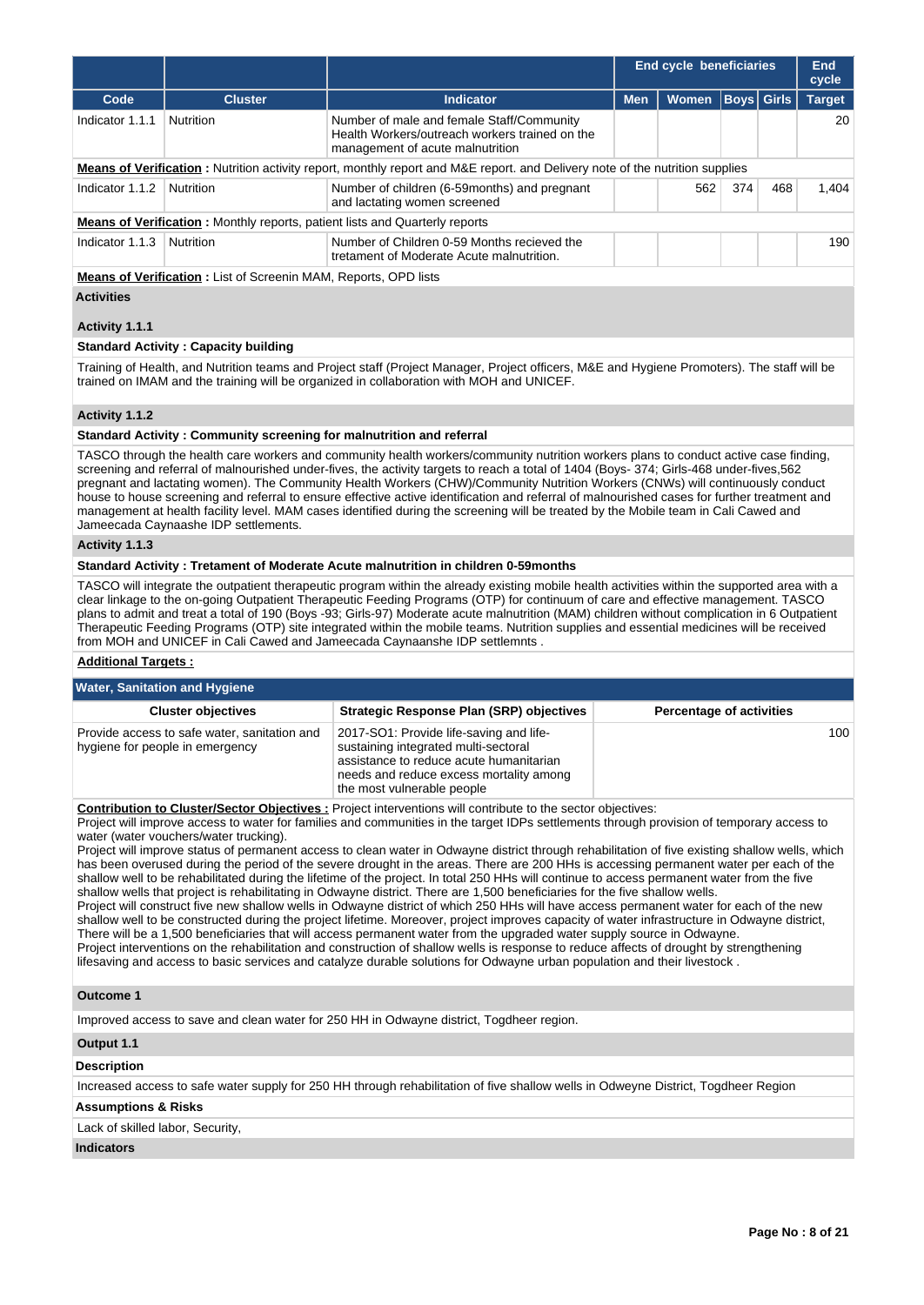|                 |                                  |                                                         |            | <b>End cycle beneficiaries</b> |  | End<br>cycle  |
|-----------------|----------------------------------|---------------------------------------------------------|------------|--------------------------------|--|---------------|
| Code            | <b>Cluster</b>                   | <b>Indicator</b>                                        | <b>Men</b> | Women   Boys   Girls           |  | <b>Target</b> |
| Indicator 1.1.1 | Water, Sanitation and<br>Hygiene | Number of people with sustained access to safe<br>water |            |                                |  | 1.500         |

**Means of Verification :** Filed Reports, Progress Reports, GPS.

# **Activities**

# **Activity 1.1.1**

## **Standard Activity : Water point construction or rehabilitation**

Developing specifications and bill of materials for construction, Procurement for the construction and rehabilitation of five existing shallow wells in Odwayne District. Each five Shallow will will accommodate and provide a permanent clean water for 250 HHs,Therefor 1500 people will benefit the five shallow wells in Oodweyne settlement.

## **Output 1.2**

# **Description**

Supported temporary access to water for drought affected families in Cali Cawed and Jameecada Caynaanshe IDP settlements in Odweyne District, Togdheer Region.

## **Assumptions & Risks**

Lack of Water tankers, Security,

## **Indicators**

|                 |                                  |                                                         | <b>End cycle beneficiaries</b>      |  | End<br>cycle |
|-----------------|----------------------------------|---------------------------------------------------------|-------------------------------------|--|--------------|
| Code            | <b>Cluster</b>                   | <b>Indicator</b>                                        | Men   Women   Boys   Girls   Target |  |              |
| Indicator 1.2.1 | Water, Sanitation and<br>Hygiene | Number of people with temporary access to safe<br>water |                                     |  | 2.580        |

**Means of Verification :** Weekly emergency reports, reports from drought coordination committee, OCHA reports, emergency sitreps, and confirmation from village leaders

# **Activities**

# **Activity 1.2.1**

## **Standard Activity : Water trucking/water Vouchers**

Provide temporary access to water for 180 HHs in Cawli Cawad and 250 HHs in Jameecada Caynaanshe IDP Settlements through water voucher with 7.5 liters per person per day for 90 days. in Total; 430 HH will receive water through vouchers with 7.5 liters per person per day for 90 days. Distribution of Water Voucher for 430HHs( 430x6=2580 Persons). The source of water is from Burco district and will be stored into the existing water reservoirs in Cali Cawad. Jameecada Caynaanshe

## **Outcome 2**

Promote provision of hygiene and sanitation services for targeted IDP settlements in Cali Cawad and Jameecada Caynaashe villages and in Odwayne district.

# **Output 2.1**

# **Description**

Community based awareness enhanced through IEC materials and total beneficiaries of 5,580 persons improved their basic knowledge on the prevention and control of AWD/cholera prevention and response in Cali Cawed and Jameecada Caynaanshe IDP settlemnts in Odweyne District, Togdheer Region.

## **Assumptions & Risks**

No risks associating in the delivery of this service

|                   |                                                                         |                                                                                                                                             |            | <b>End cycle beneficiaries</b> |                   | <b>End</b><br>cycle |
|-------------------|-------------------------------------------------------------------------|---------------------------------------------------------------------------------------------------------------------------------------------|------------|--------------------------------|-------------------|---------------------|
| Code              | <b>Cluster</b>                                                          | <b>Indicator</b>                                                                                                                            | <b>Men</b> | Women                          | <b>Boys</b> Girls | <b>Target</b>       |
| Indicator 2.1.1   | Water, Sanitation and<br>Hygiene                                        | Number of people who have participated in<br>hygiene promotion activities                                                                   |            |                                |                   | 5,580               |
|                   |                                                                         | Means of Verification: Reports on the construction of latrines, community based awareness activity report, distribution of hygiene kits etc |            |                                |                   |                     |
| Indicator 2.1.2   | Water, Sanitation and<br>Hygiene                                        | Number of people with access to emergency<br>sanitation facilities                                                                          |            |                                |                   | 2,580               |
|                   | <b>Means of Verification:</b> Field Reports,                            |                                                                                                                                             |            |                                |                   |                     |
| Indicator 2.1.3   | Water, Sanitation and<br>Hygiene                                        | Number of people and community leaders/other<br>relevant groups meetings conducted for good<br>hygiene Practices.                           |            |                                |                   | 9                   |
|                   |                                                                         | <b>Means of Verification:</b> Training report, Attendance sheet, Progress Report                                                            |            |                                |                   |                     |
| Indicator 2.1.4   | Water, Sanitation and<br>Hygiene                                        | Number of people who have received hygiene kits                                                                                             |            |                                |                   | 430                 |
|                   | <b>Means of Verification:</b> Distribution list, Field Report, Pictures |                                                                                                                                             |            |                                |                   |                     |
| <b>Activities</b> |                                                                         |                                                                                                                                             |            |                                |                   |                     |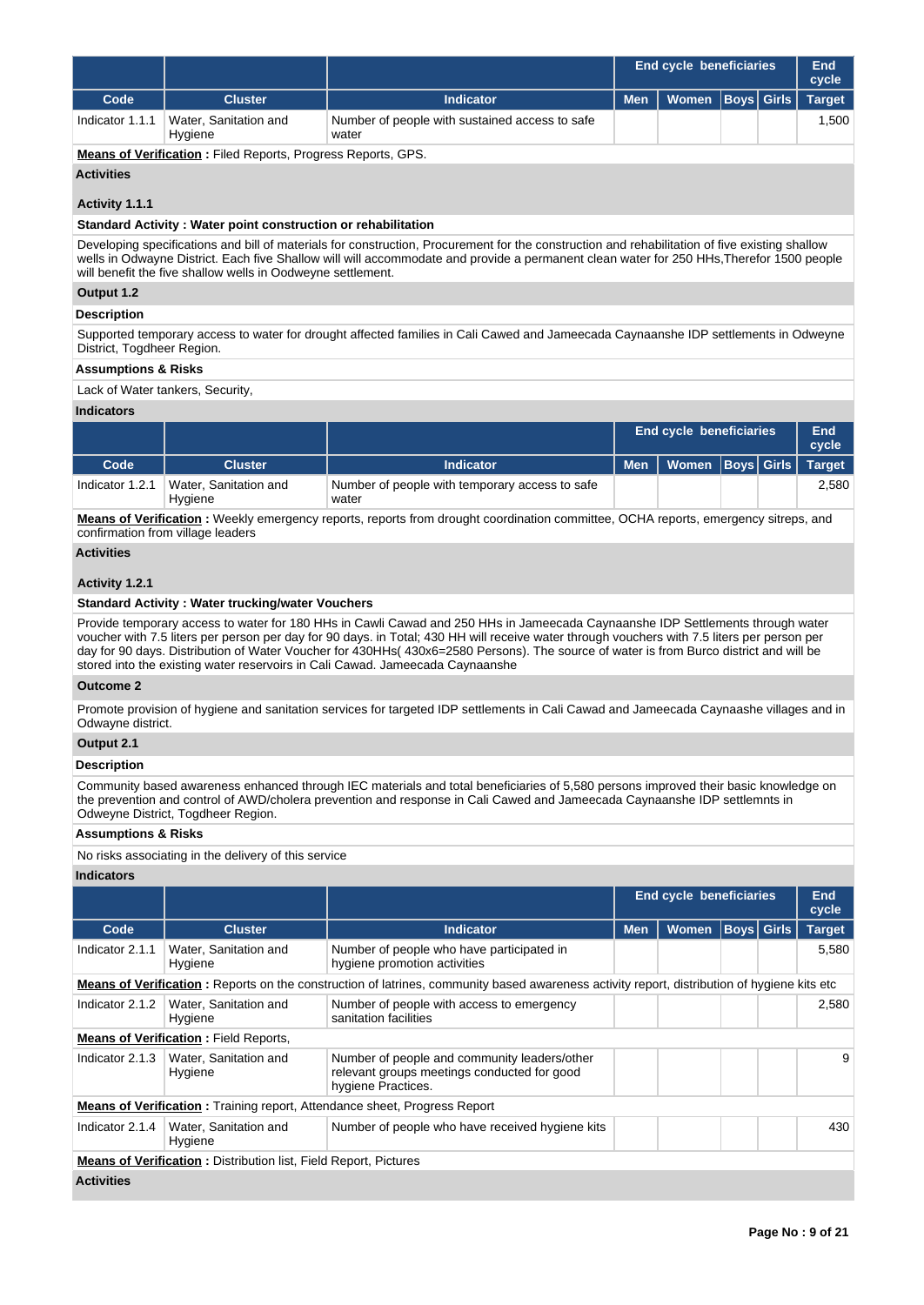## **Activity 2.1.1**

## **Standard Activity : Community Hygiene promotion**

Conduct hygiene promotion activities in Jameecada Caynaanshe and Ali Awad IDPs and Odweyne settlement through awareness campaigns using IEC material (flyers, posters and stickers translated in to Somali language) for prevention of AWD/Cholera, Poor Hygiene and Sanitation to change their Behavior in Odwayne, Cali Cawad and Jameecada Caynaanshe IDP settlements.

## **Activity 2.1.2**

#### **Standard Activity : Latrine construction or rehabilitation**

Design and prepare drawings of communal latrines.Mobilize and procure all resources and material for construction of latrines including all procurement process. Site selection for the construction of communal latrines each latrine will share 30 HH. Each latrine should be convenient to the community (women and children) in terms of use, reach and privacy, Mobilize and procure all resources and material for construction of latrines including all procurement process Construction of six Temporary IDP Latrines in Cali Cawad IDP settlement and construction of nine Temporary IDP latrines in Jameecada Caynaashe IDP settlement.

### **Activity 2.1.3**

## **Standard Activity : Community Hygiene promotion**

Conduct quarterly community meetings on hygiene promotion and prevention of AWD/Cholera to the Village WASH committees, women groups, youth groups, students and CECs, in Jameecada Caynaanshe, Cali-Cawad IDPs and Odweine village

#### **Activity 2.1.4**

# **Standard Activity : Hygiene item distribution (single items e.g. soap, jerrycans)**

Provision of hygiene kits(20 litter jerrycan, soap and aqua-tabs for 430 HH in Cali Cawed and Jameecda Caynaanshe IDP settlements

**Additional Targets :** Host communities are targets of the project by benefiting community based awareness services and improved permanent water accessibility.

# **M & R**

## **Monitoring & Reporting plan**

TASCO will be responsible overall management of the project monitoring and reporting in accordance of the project plan and contract document.

TASCO will maintain relevant M&E tools in accordance of the indicators established on the project document. M&E officer will be recruited who will be responsible overall M&E and data collection of the project. M&E will maximize accountability of the affected community through bottom-up and an inclusive participatory mechanism to be adopted on the commencement of the project. TASCO will ensure that beneficiaries are aware on the approach of M&E and communication and information exchanges of the project implementation process and activities.

TASCO will monitor performance indicators for project implementation along with their corresponding means of verification at each activity of the project and in collaboration with community leadership and beneficiaries in the target site. M&E data will be used early corrective measures of project activities as a part of the project management cycle.

Monitoring activities of the project will continue throughout the project period and intend to make sure whether project is achieving its objectives. The process of monitoring progress and deviation of the project implementation and progresses made against planned targets will be recorded and reported on weekly, monthly and quarterly basis.

Designated staff of TASCO will make sure that all relevant reports are generated and submitted on time to our partner. TASCO will collaborate any external M&E at any time informed by our partner as well OCHA staff in the field.

#### **Workplan**

| <b>Activity description</b>                                                                                                                                                                                                                                                           | Year |          | $\overline{2}$ |   |     |   |  | 9 |   |    |
|---------------------------------------------------------------------------------------------------------------------------------------------------------------------------------------------------------------------------------------------------------------------------------------|------|----------|----------------|---|-----|---|--|---|---|----|
| Activity 1.1.1: Developing specifications and bill of materials for construction.<br>Procurement for the construction and rehabilitation of five existing shallow wells in                                                                                                            | 2017 |          |                |   |     |   |  |   |   |    |
| Odwayne District. Each five Shallow will will accommodate and provide a<br>permanent clean water for 250 HHs, Therefor 1500 people will benefit the five<br>shallow wells in Oodweyne settlement.                                                                                     |      |          |                | X | ΙX. | X |  |   |   |    |
| Activity 1.1.1: Distribution food voucher for 430HH food insecure families of the<br>drought affected people in Cali cawed and Jameecada Caynaanshe IDP                                                                                                                               | 2017 |          |                |   |     |   |  |   |   | х  |
| settlements, targeting most vulnerable HHs headed by females in the IDP<br>settlement, for a period of 3 months (Maize, Wheat flour, Sugar, Vegetable Oil,<br>Meat, Tea Leaves, Salt ) these items are available local market and will be<br>provided by the selected/awarded vendor. | 2018 | $\times$ | ΙX.            |   |     |   |  |   |   |    |
| Activity 1.1.1: Provision of save drinkable water to learning centers (Schools) for<br>160 students in Cali Cawed and Jameecada Caynaanshe for three months                                                                                                                           | 2017 |          |                |   |     |   |  |   | X | ΙX |
| (Sphere standards for emergency WASH - Provision of 7.5 L of water per pupil per<br>day)                                                                                                                                                                                              | 2018 | X        |                |   |     |   |  |   |   |    |
| Activity 1.1.1: Training of Health, and Nutrition teams and Project staff (Project<br>Manager, Project officers, M&E and Hygiene Promoters). The staff will be trained                                                                                                                | 2017 |          |                |   |     |   |  |   | X | ΙX |
| on IMAM and the training will be organized in collaboration with MOH and UNICEF.                                                                                                                                                                                                      |      |          |                |   |     |   |  |   |   |    |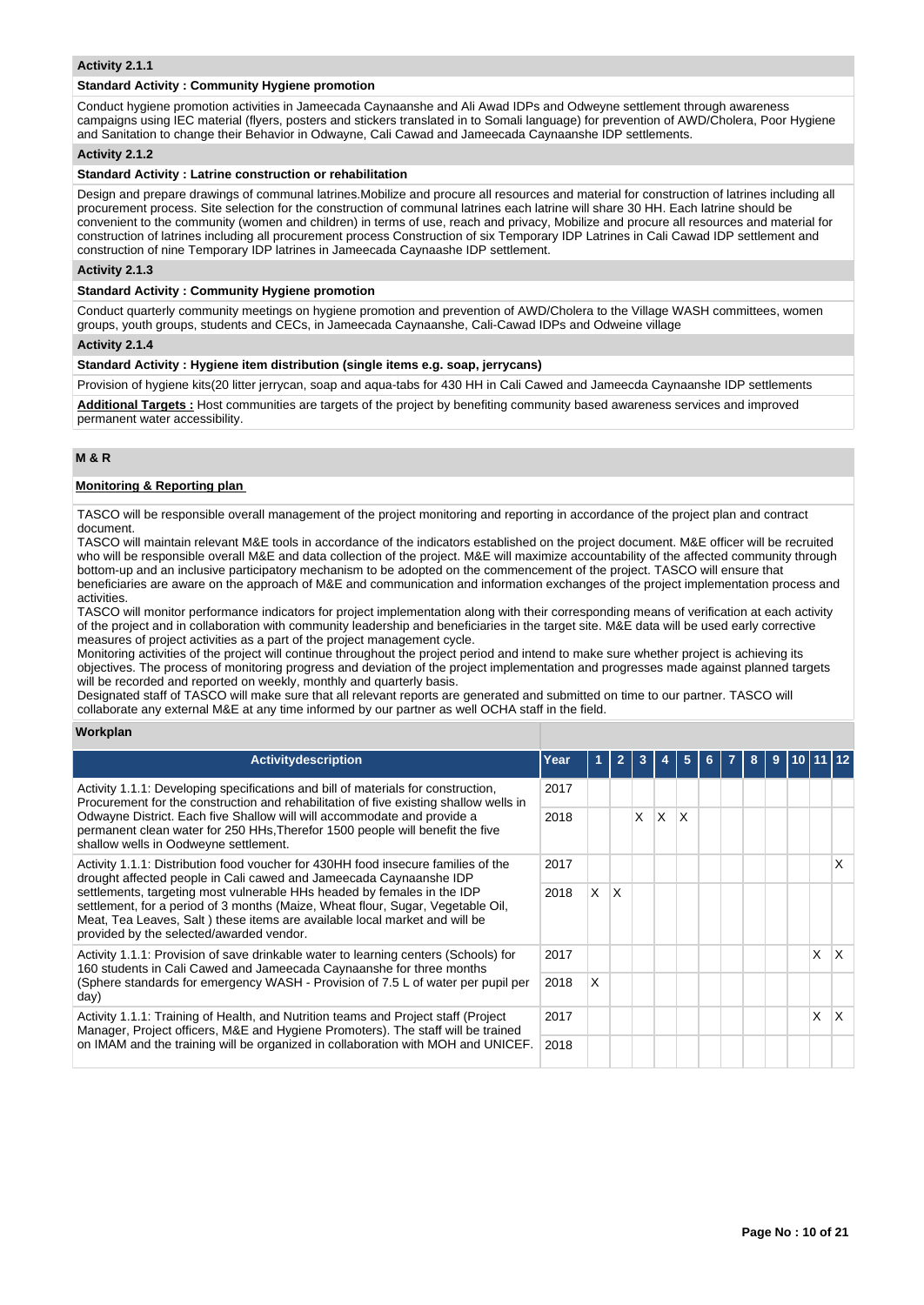Activity 1.1.1: Treatment of common illnesses by mobile health clinic at OPD; Outpatient consultations: Qualified staff (nurses, midwifes etc.) will provide outpatient consultations, including diagnosis and treatment of common illnesses, like diarrhea, pneumonia and malaria, including route immunization for children and PLWs. Given AWD/cholera is so prominent, all cases presenting with AWD/cholera will be given prompt rehydration through the administration of oral rehydration salts (ORS) or intravenous fluids, depending of the severity of cases. For children up to five years, supplementary administration of zinc has a proven effective in reducing duration of diarrhea as well as reduction in successive diarrhea episodes. In order to ensure timely access to treatment, cases will be immediately referred to existing cholera treatment centres for further care if needed. Services will be provided integrated mobile health and nutrition clinics. The team will be equipped with essential drugs, vaccines, and the necessary medical equipment and supplies. Financial incentives will be provided to health personnel. It should be noted that the health services will be integrated with the nutrition services to ensure smooth referrals between the different services. Children under 5 and PLWs will be screened for malnutrition during outpatient consultations and referred accordingly.

Activity 1.1.2: Bid evaluation/report and contract award to the winner. Setting up beneficiary selection criteria , Construction of two learning spaces each consisting of two classrooms.

Activity 1.1.2: Contribute outbreak control and response systems through regular reporting of AWD/Cholera and measles cases to regional/central MOH. Mobile team will produce weekly and monthly surveillance and OPD consultations.

Activity 1.1.2: TASCO through the health care workers and community health workers/community nutrition workers plans to conduct active case finding, screening and referral of malnourished under-fives, the activity targets to reach a total of 1404 (Boys- 374; Girls-468 under-fives,562 pregnant and lactating women). The Community Health Workers (CHW)/Community Nutrition Workers (CNWs) will continuously conduct house to house screening and referral to ensure effective active identification and referral of malnourished cases for further treatment and management at health facility level. MAM cases identified during the screening will be treated by the Mobile team in Cali Cawed and Jameecada Caynaashe IDP **settlements** 

Activity 1.1.3: Conduct awareness through community mobilization and produce and distribution of culturally appropriate IEC materials: TASCO will disseminate Health promotion messages amongst drought affected IDP communities at the community level. TASCO will develop, print and disseminate translated health and hygiene messages that will be used by CNVs for conducting awareness session to target beneficiaries at the community level, via house-to-house visits as well as through small groups. As well as standard positive health practices and behaviours, messages will particularly focus on the prevention of and treatment for AWD/cholera, as well as promote positive health seeking behavior to boost demand for and utilization of the supported mobile health facilities.

Activity 1.1.3: Provision of teaching and learning materials (TLM) for once in Cali Cawad and Jameecada Caynaanshe IDPs temporary Schools. Providing ( Excercise books, pencils, Markers, whiteboards, Back-bags, Sharpeners, tables, Chairs)

Activity 1.1.3: TASCO will integrate the outpatient therapeutic program within the already existing mobile health activities within the supported area with a clear linkage to the on-going Outpatient Therapeutic Feeding Programs (OTP) for continuum of care and effective management. TASCO plans to admit and treat a total of 190 (Boys -93; Girls-97) Moderate acute malnutrition (MAM) children without complication in 6 Outpatient Therapeutic Feeding Programs (OTP) site integrated within the mobile teams. Nutrition supplies and essential medicines will be received from MOH and UNICEF in Cali Cawed and Jameecada Caynaanshe IDP settlemnts .

Activity 1.1.4: For the first two months TASCO will procure essential supplies locally to avoid any delays that might arise from supply providion of MOH?WHO? UNICEF. through facilitation form respective clusters, TASCO will also request essential supplies from MOH/ UNICEF/WHO to continue providing primary health care services in Cali Cawed and Jameecada Caynaanshe IDP settlements for the remaining months pf the project.

Activity 1.1.4: Provision of emergency teacher incentives for four (4) teachers for 9 months. Two teacher for Cali Cawed and two in Jamaaceda Caynaanshe IDP Settlement; to encourage and provide quality education to the drought affected school Children for temporary learning spaces.

Activity 1.1.5: Establishment of 4 gender sensitive latrines including hand washing facilities (2 in each TLS). benefiting for 160 school children in Cali Cawed and Jameecada Caynaanshe IDP Settlements: Each School has two latrines ( One Girls/ One Boys)

Activity 1.1.6: Provide two water tanks 10 cubic meter (5 cubic meter each tank) to Cali Cawed and Jamaceeda Caynaanashe temporary learning spaces/Centers to store water for 160 Students, TASCO will procure Water tanks and deliver to the two temporary learning spaces/Centers.

| 2017 |                |   |                |             |              |              |   |  | X | $\mathsf X$  |
|------|----------------|---|----------------|-------------|--------------|--------------|---|--|---|--------------|
| 2018 | $\mathsf{X}^-$ | Χ | $\mathsf{X}^-$ | $\mathsf X$ | X.           | $\mathsf{X}$ | X |  |   |              |
|      |                |   |                |             |              |              |   |  |   |              |
| 2017 |                |   |                |             |              |              |   |  | X |              |
| 2018 |                |   |                |             |              |              |   |  |   |              |
| 2017 |                |   |                |             |              |              |   |  | X | X            |
| 2018 | Χ              | Χ | X              | Χ           | $\mathsf{X}$ | $\mathsf X$  | X |  |   |              |
| 2017 |                |   |                |             |              |              |   |  | X | X            |
| 2018 | X              | X | $\mathsf{X}$   | X           | $\mathsf{X}$ | $\mathsf{X}$ | X |  |   |              |
| 2017 |                |   |                |             |              |              |   |  | X | X            |
| 2018 | X              | X | $\mathsf{X}$   | X           | X            | $\mathsf{X}$ | X |  |   |              |
| 2017 |                |   |                |             |              |              |   |  | X | X            |
| 2018 |                |   |                |             |              |              |   |  |   |              |
| 2017 |                |   |                |             |              |              |   |  | X | $\mathsf X$  |
| 2018 | Χ              | X | $\mathsf{X}$   | X           | $\mathsf{X}$ | $\mathsf X$  | X |  |   |              |
| 2017 |                |   |                |             |              |              |   |  | X | $\mathsf{x}$ |
| 2018 | X              | X | $\mathsf X$    | X           | X            | X            | X |  |   |              |
| 2017 |                |   |                |             |              |              |   |  | X | X            |
| 2018 | X              | X | X              | Χ           | X            | X            |   |  |   |              |
| 2017 |                |   |                |             |              |              |   |  | X | X            |
| 2018 |                |   |                |             |              |              |   |  |   |              |
| 2017 |                |   |                |             |              |              |   |  | X |              |
| 2018 |                |   |                |             |              |              |   |  |   |              |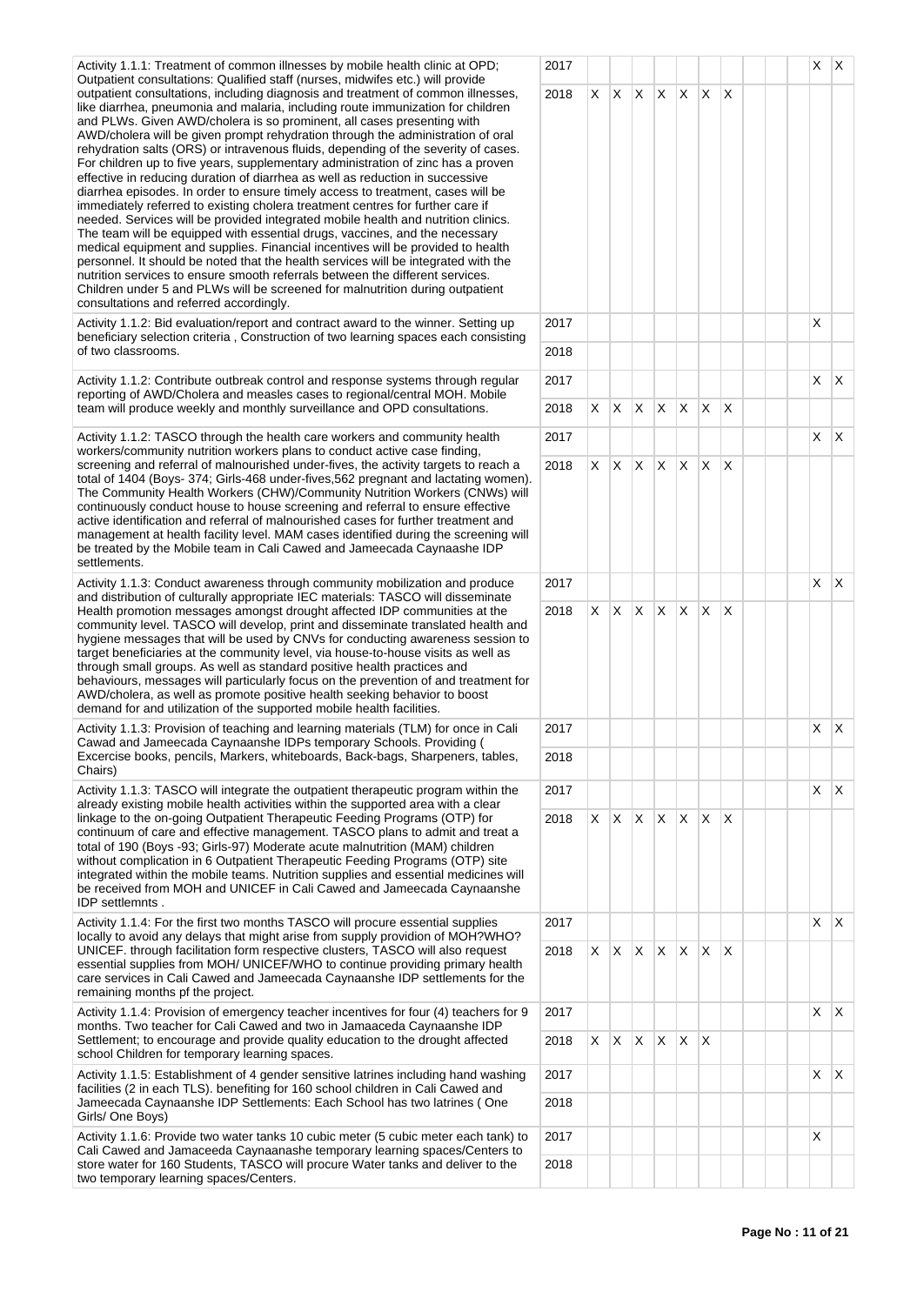| Activity 1.2.1: Provide temporary access to water for 180 HHs in Cawli Cawad and    |  |
|-------------------------------------------------------------------------------------|--|
| 250 HHs in Jameecada Caynaanshe IDP Settlements through water voucher with          |  |
| 7.5 liters per person per day for 90 days. in Total; 430 HH will receive water      |  |
| through vouchers with 7.5 liters per person per day for 90 days. Distribution of    |  |
| Water Voucher for 430HHs (430x6=2580 Persons). The source of water is from          |  |
| Burco district and will be stored into the existing water reservoirs in Cali Cawad. |  |
| Jameecada Caynaanshe                                                                |  |

Activity 2.1.1: Conduct hygiene promotion activities in Jameecada Caynaanshe and Ali Awad IDPs and Odweyne settlement through awareness campaigns using IEC material (flyers, posters and stickers translated in to Somali language) for prevention of AWD/Cholera, Poor Hygiene and Sanitation to change their Behavior in Odwayne, Cali Cawad and Jameecada Caynaanshe IDP settlements.

Activity 2.1.2: Design and prepare drawings of communal latrines.Mobilize and procure all resources and material for construction of latrines including all procurement process. Site selection for the construction of communal latrines each latrine will share 30 HH. Each latrine should be convenient to the community (women and children) in terms of use, reach and privacy, Mobilize and procure all resources and material for construction of latrines including all procurement process Construction of six Temporary IDP Latrines in Cali Cawad IDP settlement and construction of nine Temporary IDP latrines in Jameecada Caynaashe IDP settlement.

Activity 2.1.3: Conduct quarterly community meetings on hygiene promotion and prevention of AWD/Cholera to the Village WASH committees, women groups, youth groups, students and CECs, in Jameecada Caynaanshe, Cali-Cawad IDPs and Odweine village

Activity 2.1.4: Provision of hygiene kits(20 litter jerrycan, soap and aqua-tabs for 430 HH in Cali Cawed and Jameecda Caynaanshe IDP settlements

| 2017 |          |   |  |   |  |  | X | $\mathsf X$ |
|------|----------|---|--|---|--|--|---|-------------|
| 2018 | Χ        |   |  |   |  |  |   |             |
| 2017 |          |   |  |   |  |  | X |             |
| 2018 |          | Χ |  | Χ |  |  |   |             |
| 2017 |          |   |  |   |  |  | X | X           |
| 2018 |          |   |  |   |  |  |   |             |
| 2017 |          |   |  |   |  |  |   | X           |
| 2018 | $\times$ |   |  |   |  |  |   |             |
| 2017 |          |   |  |   |  |  |   | $\mathsf X$ |
| 2018 | Χ        | X |  |   |  |  |   |             |

# **OTHER INFO**

## **Accountability to Affected Populations**

Project will focus building capacity of the communities by straightening community organizational leadership structure in the participation of project implementation and decision-making process. Community leadership will receive orientation on the project information and their role on the project implementation process.

Community leaders in the targeted IDP namely Cali Cawad and Jameecada Caynaasha have already involved in the process of need assessment in the first stage of the project, they were consulted during the visit of TASCO's mission. Target communities played role on the identification of priority interventions and they will be an integral part of the project implementation. Participation of beneficiaries will ensure transparency and competitive project of the selection process of the most needed beneficiaries in each site,

Project will support community organizational management that enables beneficiaries to transmit feedback on the project and submit complaints relating to project activities. Project will undertake adequate orientation and enhances access to information at each IDP and project beneficiaries. Project information will be disseminated to different segments and groups of the community..

TASCO has implemented similar project in the past and have experience on how to prevent tension relating to aid assistance. Project will ensure an inclusive and participatory process, which ensures that no one feels that he or she has been left, Target beneficiary will be involved in the process of the project activities at each stage of the project process.

Project will ensure accountability, transparency and inclusiviness of beneficiaries and use of accountability measures available.at the IDP by maximizing involvement of affected communities in the Cali Cawad and Jameecada Caynaashe IDP settlement.

#### **Implementation Plan**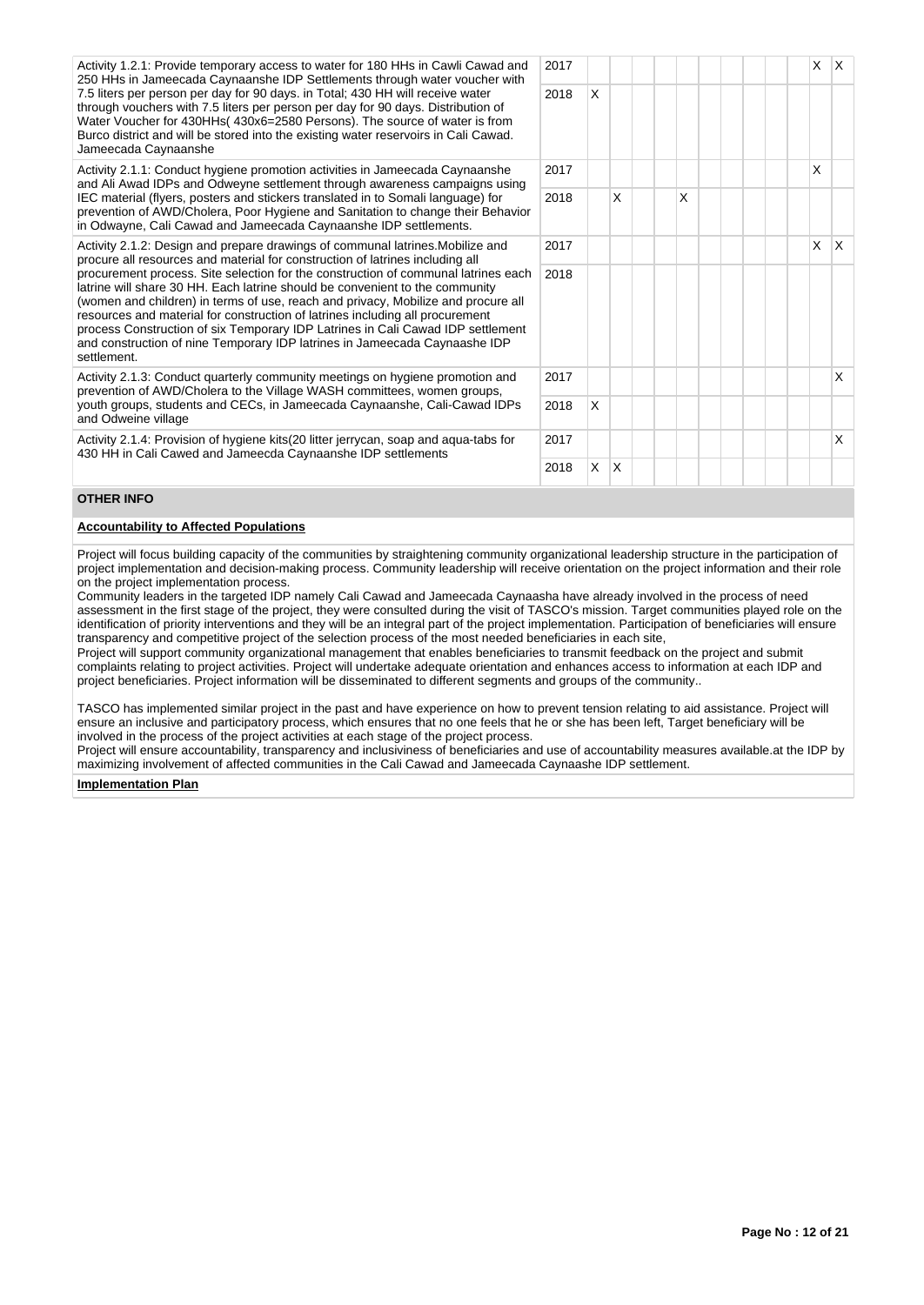During the project lifetime, TASCO will be directly responsible for the implementation of all components of the project and ensures cost effectiveness and value for money. TASCO will determine roles and responsibilities of the following project personnel:Clarity of the project implementation: TASCO Executive Director: Is responsible overall organizational operation management and supervision of organizational program/project management and ensures that TASCO's operation is efficient and effective. Oversee that all official business of the organization are performed and guided by the relevant policies and procedures of the organization. Ensures that all projects of the organization partnered with donors and funders are implemented in accordance of the project contract, terms and conditions agreed in the project document and that project reporting meets donor requirement.

Project Manager: Under the direct supervision of the Executive Director of TASCO, project manager is responsible overall project implementation and coordination of the project activities, supervision and monitoring of the project. Project manager is responsible to prepare clear job description and job objectives for all project staff and supervises all project staff, project budget management and expenditures. Project manager is responsible for the coordination of project activities with humanitarian partners, authorities, beneficiary community and other relevant stakeholders to maximize efficiency and impact of the project intervention. Project manager maintains all project tools and ensures implementations, will direct, support and coach project officer and M&E officer. Project manager is responsible all project reporting to the Executive Director on daily, weekly, monthly and quarterly.

Project Officer: Under the direct supervision of the Project Manager of TASCO, project officer is responsible overall project implementation and coordination activities in the field, supervision of the project staff at the field level, represent TASCO in the field, coordinate project activities in the field and liaise with all project beneficiaries and maintain close and regular communication with the project manager both verbal and written, as well other stakeholders operating in the Odwayne. Ensure timely project reporting and inform some to the project manager whether project is achieving its targets.

Finance Officer: Under the direct supervision of the project manager, finance officer is responsible overall management of project finance, budget management and control, expenditure and reporting. Responsible to ensure transparency, accountability and competitiveness of the market rates for all procurement of materials and BOQ, responsible to maintain accurate and update documentation for all account transactions and ensures timely reporting of all project finance matters. Hygiene promoters: Under the supervision of the project officer, responsible to promote hygiene and sanitation at the project sites by implementing project guidelines of hygiene to be adopted upon commencement of the project. Responsible to ensure that beneficiaries and host communities are improving their knowledge on the prevention of AWD/ Cholera, prevention of water born diseases, promote awareness of community health and sanitation through regular sessions. Promote and make sure use of hand washing and latrines, promotion of personal, food, water, environment hygiene all the time and responsible to report situation of community hygiene to the project officer.Community mobilization: under the direct supervision of the project officer, responsible to mobilize community at the IDP site and their involvement in the project implementation process. TASCO is already participating different cluster meetings and fully aware humanitarian response and trends of development as well partners engaging different clusters in the field. Thus, TASCO will avoid duplication in the field.

## **Coordination with other Organizations in project area**

**Name of the organization Areas/activities of collaboration and rationale** 

### **Environment Marker Of The Project**

A: Neutral Impact on environment with No mitigation

## **Gender Marker Of The Project**

2a- The project is designed to contribute significantly to gender equality

#### **Justify Chosen Gender Marker Code**

Gender mainstreaming is an integral part of the project design, plan and implementation process. Project activity programming and work plans will reflect principle of gender mainstreaming, more specifically, there will be clear distinct justifying beneficiaries of men, women, boys and girls during the design and implementation of each activity and service delivery to the target beneficiaries.

Project will ensure to manifest gender mainstreaming in different ways for each cluster, complementarity of gender issues for each multi cluster service delivery. Gender-sensitive approach is in the project design and implementation process and there will be a mechanism facilitating means of overcoming obstacles relating to gender inequality through project implementation process and in particular, project will address behaviors and attitudes that lead gender inequality among vulnerable groups and beneficiaries of the project and in relation access to lifesaving services.

Project design and implementation places the need to support female-headed households in the IDP settlement and they will be given priority in the programming process of lifesaving services.

## **Protection Mainstreaming**

Protection mainstreaming is also an integral part of the project design and implementation process. The process of multi-cluster response targeting the same beneficiaries with multiple activities in the project target area of Odwayne, Cali Cawad and Jameecada Caynaashe will reflect the principles of centrality of protection across all clusters. TASCO will make sure that protection is mainstreamed and serve central to all activities of the project.

Protection mainstreaming will reflect in the process of bottom up project programming process and work plans and the process of decisionmaking, which ensures inclusive participation of project stakeholders and beneficiaries. Project strengthens mechanisms and creates enabling environment for project beneficiaries to submit their complains and report protection information in each settlement. TASCO will make sure that in the process of implementation of each of the planned project activities, the expansion of community-based protection is an integral part and part of community discussions.

Protection mainstreaming will ensure that all forms of violence against affected communities are prevented, the available measures of accountability strengthened at the community grassroots and that project activities ensure to link other partners engaging protection and providing GBV services, referral pathways to affected communities, including clinical, psychosocial, security and safe house services are informed timely so they can deliver protection training at the IDP settlement.

#### **Country Specific Information**

**Safety and Security**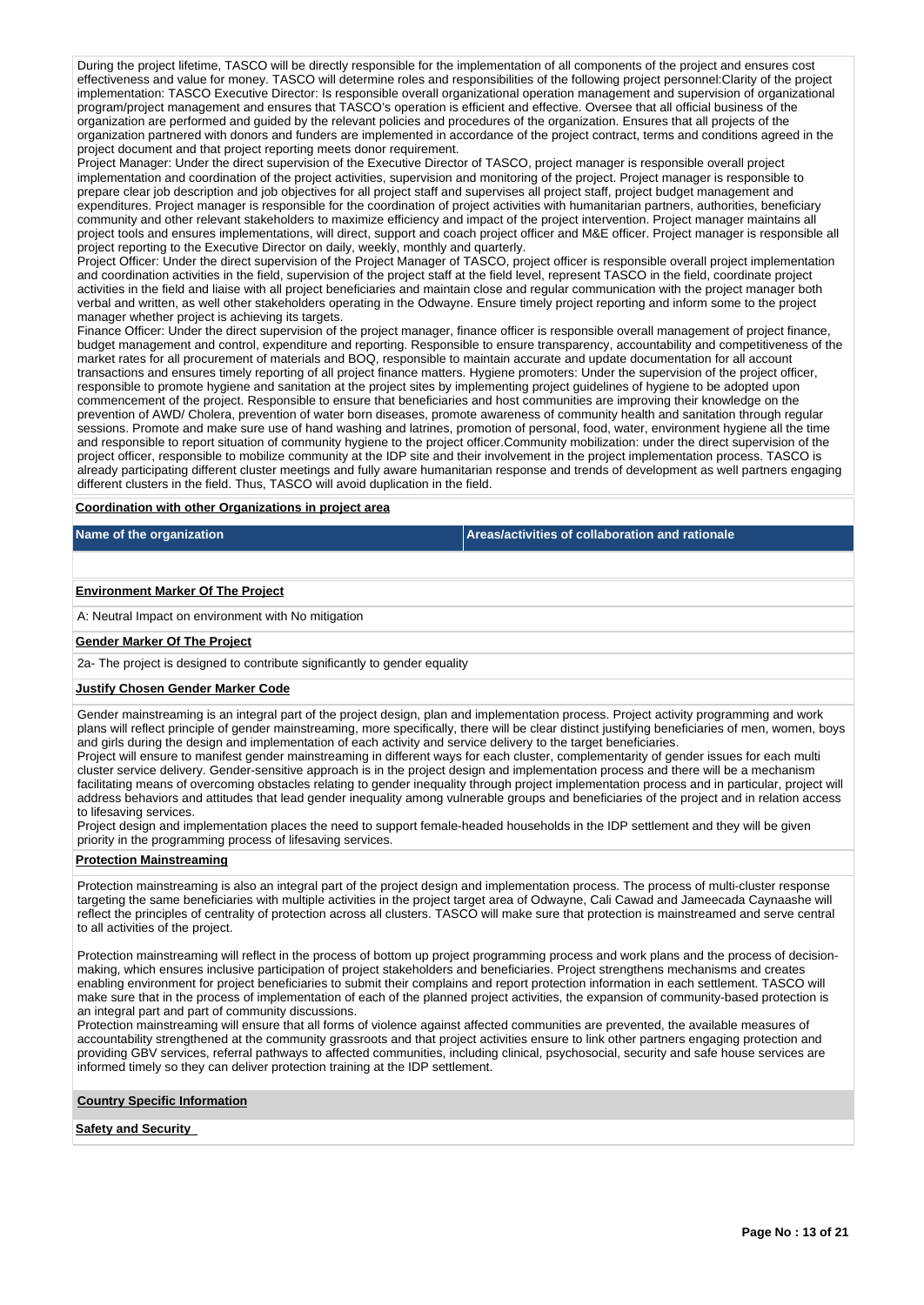In general Somaliland is clam and stable and there is no threat or alert reported in Odwayne where TASCO is implementing project. TASCO has recently paid visit in Odwayne and assessed situation in relation to safety and security of the areas, moreover, In accordance of the recent humanitarian situation reports and FSNAU quarterly highlights on July 2017, there is no alert reported on the situation of safety and recent humanitarian situation reports and FSNAU quarterly highlights on July 2017 security of Odwayne and surrounding areas, where project is planned to be implemented.

TASCO has its own policies and procedures that serve to guide its staff in the conduct of official business of the organization, our staff have regular and mandatory orientation training on matters of safety and security of organizational personnel and property. There are prevention and precaution mechanism on the issues of safety and security in the field level. TASCO staff are knowledgeable on the principles of DO NO HARM in the field and in particular their involvement of humanitarian aid, which requires certain level of competence for the individuals dealing affected communities in the delivery of services. Thus, TASCO has competence and experience in ensuring safety and security of its staff in the field and in particular this planned project.

## **Access**

TASCO has experience in accessing and operating in Odwayne area and its surrounding villages, more specifically, TASCO has implemented projects in Odwayne in the past. In relation with project planned to be implemented in Odwayne, TASCO have already assessed in the areas and the organization have full competence to operate in the area where project to be implemented. TASCO have already maintained its communication established with the governor, community leaders and beneficiaries of the targeted locations in Odwayne, Cali Cawad and Jameecada Caynaashe and TASCO has full confidence to operate in the implementation of the project.

## **BUDGET**

| Code           | <b>Budget Line Description</b>            | D/S       | Quantity    | Unit<br>cost | <b>Duration</b><br>Recurran<br>ce | $\%$<br>charged<br>to CHF | <b>Total Cost</b> |
|----------------|-------------------------------------------|-----------|-------------|--------------|-----------------------------------|---------------------------|-------------------|
|                | 1. Supplies (materials and goods)         |           |             |              |                                   |                           |                   |
| <b>NA</b>      | <b>NA</b>                                 | <b>NA</b> | 0           | 0.00         | $\pmb{0}$                         | $\pmb{0}$                 | 0.00              |
|                | <b>NA</b>                                 |           |             |              |                                   |                           |                   |
|                | <b>Section Total</b>                      |           |             |              |                                   |                           | 0.00              |
|                | 2. Transport and Storage                  |           |             |              |                                   |                           |                   |
| <b>NA</b>      | <b>NA</b>                                 | <b>NA</b> | $\mathsf 0$ | 0.00         | $\mathbf 0$                       | $\pmb{0}$                 | 0.00              |
|                | <b>NA</b>                                 |           |             |              |                                   |                           |                   |
|                | <b>Section Total</b>                      |           |             |              |                                   |                           | 0.00              |
|                | 3. International Staff                    |           |             |              |                                   |                           |                   |
| <b>NA</b>      | <b>NA</b>                                 | <b>NA</b> | $\mathsf 0$ | 0.00         | $\mathbf 0$                       | $\mathbf 0$               | 0.00              |
|                | <b>NA</b>                                 |           |             |              |                                   |                           |                   |
|                | <b>Section Total</b>                      |           |             |              |                                   |                           | 0.00              |
| 4. Local Staff |                                           |           |             |              |                                   |                           |                   |
| <b>NA</b>      | <b>NA</b>                                 | <b>NA</b> | $\pmb{0}$   | 0.00         | $\pmb{0}$                         | $\pmb{0}$                 | 0.00              |
|                | <b>NA</b>                                 |           |             |              |                                   |                           |                   |
|                | <b>Section Total</b>                      |           |             |              |                                   |                           | 0.00              |
|                | 5. Training of Counterparts               |           |             |              |                                   |                           |                   |
| <b>NA</b>      | <b>NA</b>                                 | <b>NA</b> | $\pmb{0}$   | 0.00         | $\pmb{0}$                         | $\pmb{0}$                 | 0.00              |
|                | <b>NA</b>                                 |           |             |              |                                   |                           |                   |
|                | <b>Section Total</b>                      |           |             |              |                                   |                           | 0.00              |
|                | 6. Contracts (with implementing partners) |           |             |              |                                   |                           |                   |
| <b>NA</b>      | <b>NA</b>                                 | <b>NA</b> | $\pmb{0}$   | 0.00         | $\pmb{0}$                         | $\pmb{0}$                 | 0.00              |
|                | <b>NA</b>                                 |           |             |              |                                   |                           |                   |
|                | <b>Section Total</b>                      |           |             |              |                                   |                           | 0.00              |
|                | 7. Other Direct Costs                     |           |             |              |                                   |                           |                   |
| <b>NA</b>      | <b>NA</b>                                 | <b>NA</b> | $\mathsf 0$ | 0.00         | $\pmb{0}$                         | $\pmb{0}$                 | 0.00              |
|                | <b>NA</b>                                 |           |             |              |                                   |                           |                   |
|                | <b>Section Total</b>                      |           |             |              |                                   |                           | 0.00              |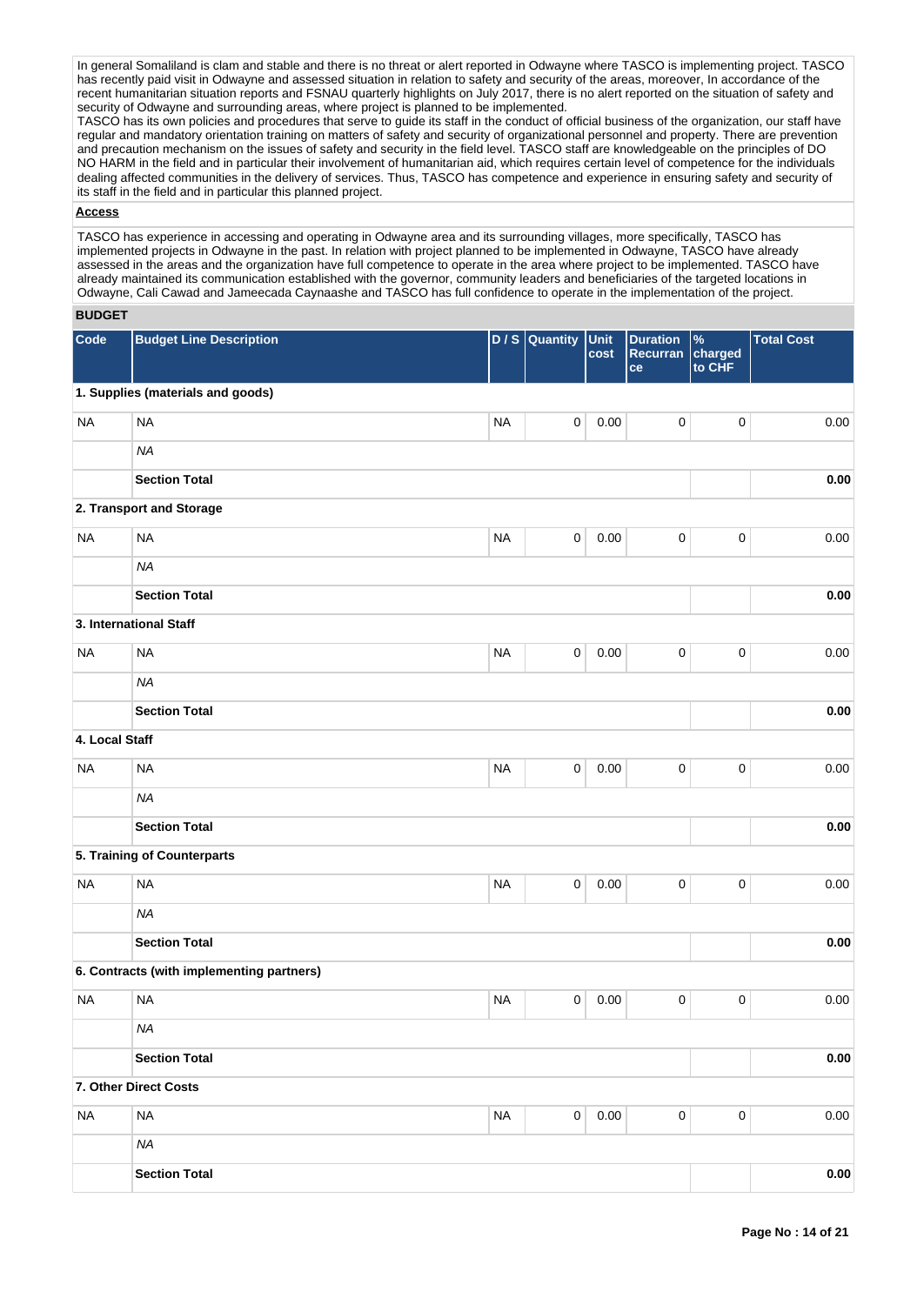| 8. Indirect Costs |                                                              |           |                |          |             |             |          |
|-------------------|--------------------------------------------------------------|-----------|----------------|----------|-------------|-------------|----------|
| <b>NA</b>         | <b>NA</b>                                                    | <b>NA</b> | $\mathsf 0$    | 0.00     | 0           | 0           | 0.00     |
|                   | <b>NA</b>                                                    |           |                |          |             |             |          |
|                   | <b>Section Total</b>                                         |           |                |          |             |             | 0.00     |
|                   | 11. A:1 Staff and Other Personnel Costs: International Staff |           |                |          |             |             |          |
| <b>NA</b>         | <b>NA</b>                                                    | <b>NA</b> | $\mathsf 0$    | 0.00     | 0           | 0           | 0.00     |
|                   | <b>NA</b>                                                    |           |                |          |             |             |          |
|                   | <b>Section Total</b>                                         |           |                |          |             |             | 0.00     |
|                   | 12. A:1 Staff and Other Personnel Costs: Local Staff         |           |                |          |             |             |          |
| <b>NA</b>         | <b>NA</b>                                                    | <b>NA</b> | $\mathsf 0$    | 0.00     | 0           | 0           | 0.00     |
|                   | <b>NA</b>                                                    |           |                |          |             |             |          |
|                   | <b>Section Total</b>                                         |           |                |          |             |             | 0.00     |
|                   | 13. B:2 Supplies, Commodities, Materials                     |           |                |          |             |             |          |
| <b>NA</b>         | <b>NA</b>                                                    | <b>NA</b> | 0              | 0.00     | 0           | 0           | 0.00     |
|                   | <b>NA</b>                                                    |           |                |          |             |             |          |
|                   | <b>Section Total</b>                                         |           |                |          |             |             | 0.00     |
| 14. C:3 Equipment |                                                              |           |                |          |             |             |          |
| <b>NA</b>         | <b>NA</b>                                                    | <b>NA</b> | 0              | 0.00     | 0           | 0           | 0.00     |
|                   | <b>NA</b>                                                    |           |                |          |             |             |          |
|                   | <b>Section Total</b>                                         |           |                |          |             |             | 0.00     |
|                   | 15. D:4 Contractual Services                                 |           |                |          |             |             |          |
| <b>NA</b>         | <b>NA</b>                                                    | <b>NA</b> | 0              | 0.00     | 0           | 0           | 0.00     |
|                   | <b>NA</b>                                                    |           |                |          |             |             |          |
|                   | <b>Section Total</b>                                         |           |                |          |             |             | 0.00     |
| 16. E:5 Travel    |                                                              |           |                |          |             |             |          |
| <b>NA</b>         | <b>NA</b>                                                    | <b>NA</b> | $\mathbf 0$    | $0.00\,$ | 0           | 0           | 0.00     |
|                   | <b>NA</b>                                                    |           |                |          |             |             |          |
|                   | <b>Section Total</b>                                         |           |                |          |             |             | 0.00     |
|                   | 17. F:6 Transfers and Grants to Counterparts                 |           |                |          |             |             |          |
| <b>NA</b>         | <b>NA</b>                                                    | <b>NA</b> | $\overline{0}$ | 0.00     | 0           | 0           | 0.00     |
|                   | <b>NA</b>                                                    |           |                |          |             |             |          |
|                   | <b>Section Total</b>                                         |           |                |          |             |             | 0.00     |
|                   | 18. G:7 General Operating and Other Direct Costs             |           |                |          |             |             |          |
| <b>NA</b>         | <b>NA</b>                                                    | <b>NA</b> | $\mathbf 0$    | $0.00\,$ | $\mathbf 0$ | $\mathbf 0$ | 0.00     |
|                   | <b>NA</b>                                                    |           |                |          |             |             |          |
|                   | <b>Section Total</b>                                         |           |                |          |             |             | 0.00     |
|                   | 19. H.8 Indirect Programme Support Costs                     |           |                |          |             |             |          |
| <b>NA</b>         | <b>NA</b>                                                    | <b>NA</b> | $\pmb{0}$      | $0.00\,$ | $\pmb{0}$   | $\mathsf 0$ | 0.00     |
|                   | <b>NA</b>                                                    |           |                |          |             |             |          |
|                   | <b>Section Total</b>                                         |           |                |          |             |             | $0.00\,$ |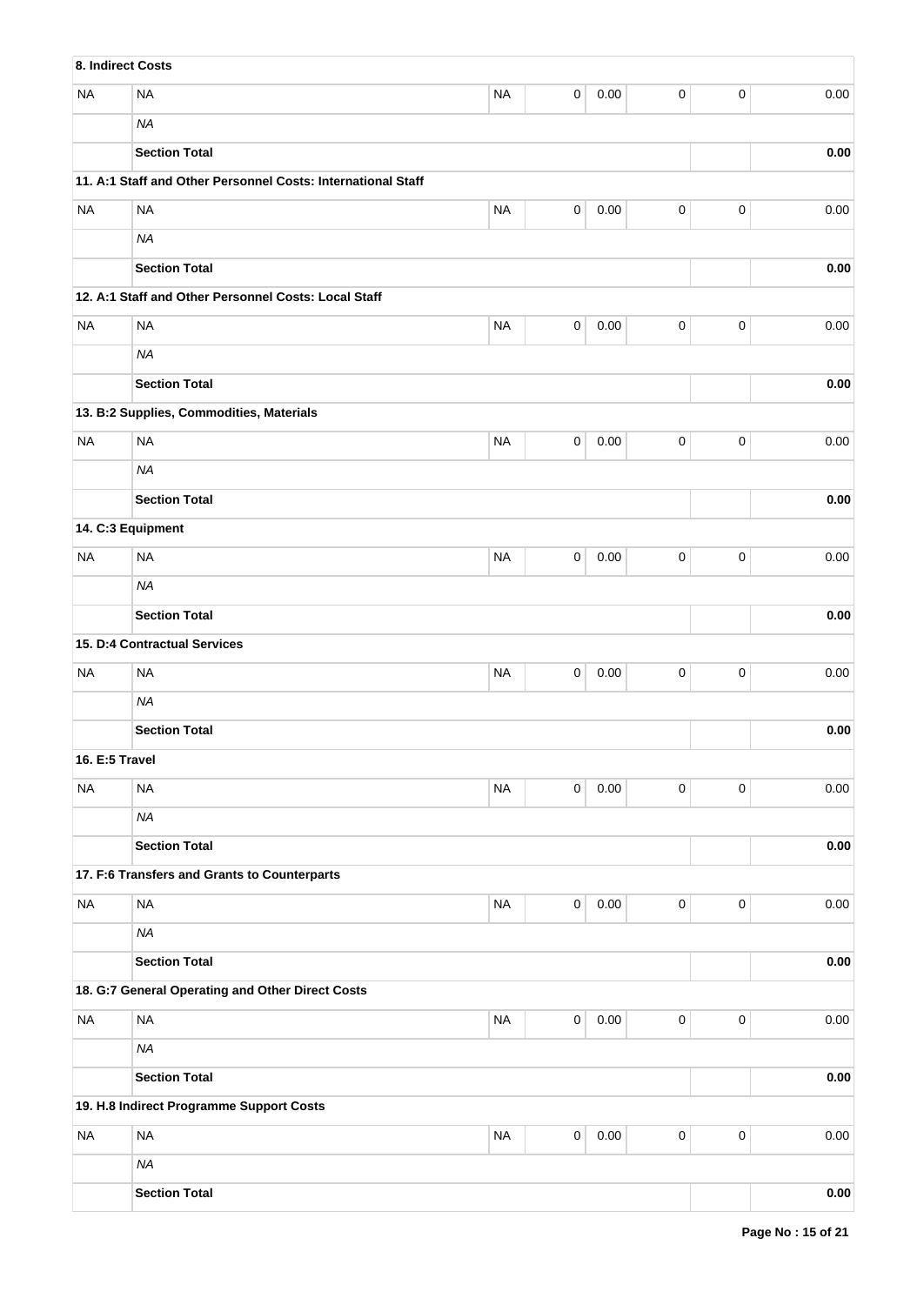|      | 20. Staff and Other Personnel Costs                                                                                                                                                                                                                                                                                                                                                                                                                                                                                                                                                                                                                                                                                                                                                                  |   |                |                       |   |        |           |
|------|------------------------------------------------------------------------------------------------------------------------------------------------------------------------------------------------------------------------------------------------------------------------------------------------------------------------------------------------------------------------------------------------------------------------------------------------------------------------------------------------------------------------------------------------------------------------------------------------------------------------------------------------------------------------------------------------------------------------------------------------------------------------------------------------------|---|----------------|-----------------------|---|--------|-----------|
| 1.1  | Project Manager                                                                                                                                                                                                                                                                                                                                                                                                                                                                                                                                                                                                                                                                                                                                                                                      | S |                | $1 \mid 1,200$<br>.00 | 9 | 50.00  | 5,400.00  |
|      | Monthly Salary of The project manager The salary includes medical allowance/insurance. SHF will cover 50% of Salary. will<br>provide the leadership to project team to accomplish the project objective and coordinate the activities of various team members<br>to ensure that they perform the right tasks at the proper time, as a cohesive group. PM will also responsible all forms of reports<br>and keeping the project as planned. The PM will 9 month for only this project and has temporary service Agreement/contract for 9<br>months.                                                                                                                                                                                                                                                   |   |                |                       |   |        |           |
| 1.2  | WASH Project Officer                                                                                                                                                                                                                                                                                                                                                                                                                                                                                                                                                                                                                                                                                                                                                                                 | D |                | 1 700.0<br>0          | 9 | 100.00 | 6,300.00  |
|      | Salary for 9 month of WASH Project officer in Oodweyne DistrictThe salary includes medical allowance/insurance, SHF will cover<br>100% of Salary. ; Provide trucking/Daily Monitoring for WASH project field activities, Ensure revisiting the hygiene promotion<br>campaign areas, Register and Mobilize Water Voucher stakeholders, distribute water Vouchers, Conduct, arrange field WASH<br>activities, Supervise Water voucher trucks delivering water, Follow up, inspect and ensure project materials are delivered<br>measure to specified deliveries at field level in timely way. Document Impact, Sustainability and best practices for WASH projects<br>in the area for learning, sharing and future replication. Prepare regular and comprehensive project progressive monthly reports. |   |                |                       |   |        |           |
| 1.3  | <b>Food Project Officer</b>                                                                                                                                                                                                                                                                                                                                                                                                                                                                                                                                                                                                                                                                                                                                                                          | D |                | 1 700.0<br>0          | 9 | 56.00  | 3,528.00  |
|      | Salary for 9 month of Food Project officer in Oodweyne District; The salary includes medical allowance/insurance, SHF will cover<br>56% of Salary. Provide trucking/ Monthly Monitoring for Food Distribution, Mobilize and Prepare Beneficiary list, Coordinate<br>implementation of Food Security in Field, Responsible for Food Distribution, ensure that all beneficiaries received their monthly<br>food. Report monthly to office, manage all material and activity in the field, conduct regular field visits to project site and update<br>the project manager with the progress of project activities in the field, Prepare regular and comprehensive project progressive<br>monthly reports.                                                                                               |   |                |                       |   |        |           |
| 1.4  | Monitoring and Evaluation Officer                                                                                                                                                                                                                                                                                                                                                                                                                                                                                                                                                                                                                                                                                                                                                                    | S |                | 1   600.0<br>0        | 9 | 50.00  | 2,700.00  |
|      | Monthly Salary for M & E Officer for Integrated Project, The salary includes medical allowance/insurance, SHF will cover 50% of<br>Salary.M & E Person will be Responsible overall monitoring of the Project Activities s and reporting on weekly bases to Project<br>Manager, Sharing Gaps, analyzing data from the field for the weekly bases, review work plans, support Project manager for data<br>management, Supervise implementation staff weekly.                                                                                                                                                                                                                                                                                                                                           |   |                |                       |   |        |           |
| 1.5  | Community Mobilisers for three Main areas (Oodweyne<br>District, Cali Cawed IDP's and Jameecada)                                                                                                                                                                                                                                                                                                                                                                                                                                                                                                                                                                                                                                                                                                     | D | 3              | 100.0<br>0            | 9 | 71.00  | 1,917.00  |
|      | Salary for 3 community mobilizers for nine months and will earn \$100. Each mobilizer will organize beneficiaries, community<br>committees, prepare site implementation and support project staff throughout the project duration. SHF support 71% of the cost.                                                                                                                                                                                                                                                                                                                                                                                                                                                                                                                                      |   |                |                       |   |        |           |
| 1.6  | Incentive of the Teachers                                                                                                                                                                                                                                                                                                                                                                                                                                                                                                                                                                                                                                                                                                                                                                            | D |                | 4 100.0<br>U          | 9 | 100.00 | 3,600.00  |
|      | Monthly incentive for 4 teachers for 9 Months; Teachers will receive monthly incentive for temporary learning spaces(Each<br>School site have two teachers)                                                                                                                                                                                                                                                                                                                                                                                                                                                                                                                                                                                                                                          |   |                |                       |   |        |           |
| 1.7  | <b>Hygiene Promoters</b>                                                                                                                                                                                                                                                                                                                                                                                                                                                                                                                                                                                                                                                                                                                                                                             | D |                | 3 200.0<br>$\Omega$   | 9 | 100.00 | 5,400.00  |
|      | Monthly salary for 3 Hygiene Promoters (HP), the salary includes medical allowance/insurance, SHF will cover 100% of Salary.<br>The role of hygiene promoters (HP) will be sensitization and triggering of community, familiarizing community how to prevent<br>Acute Water Diarrhea (AWD). Conducting training to the communities on proper hygiene and sanitation and even nutrition, The<br>HP will work 9 months, for Hygiene and Sanitation Campaigns. The HP will consisting for three persons, each one will be based<br>on one site. 3 HP X \$200 X 9 Months= \$5,400.                                                                                                                                                                                                                       |   |                |                       |   |        |           |
| 1.8  | Finance officer                                                                                                                                                                                                                                                                                                                                                                                                                                                                                                                                                                                                                                                                                                                                                                                      | D | 1 <sup>1</sup> | 400.0<br>0            | 9 | 50.00  | 1,800.00  |
|      | Finance Officer monthly salary; 50% will be counted to other project, the Finance officer will be responsible SHF Financial Project<br>Management, Bank Reconciliation, Manage Book keeping, Supervises cash flow and discrepancies, Monthly Reporting to the<br>management and update accounting system                                                                                                                                                                                                                                                                                                                                                                                                                                                                                             |   |                |                       |   |        |           |
| 1.9  | logistics officer                                                                                                                                                                                                                                                                                                                                                                                                                                                                                                                                                                                                                                                                                                                                                                                    | D |                | $1 \vert 350.0$<br>0  | 9 | 70.00  | 2,205.00  |
|      | Logistics officer will work SHF project and receive 70% of the payment Salary in 9 Months, The salary includes medical<br>allowance/insurance and gratuity, :Support Logistics officer will be responsible for Project procurement materiel, Manages<br>purchases and delivery of supplies, Distribution and Collection pf price Quotations, Advertisement bids of BOQ's, Inventory<br>Management.                                                                                                                                                                                                                                                                                                                                                                                                   |   |                |                       |   |        |           |
| 1.10 | <b>Qualified Nurses</b>                                                                                                                                                                                                                                                                                                                                                                                                                                                                                                                                                                                                                                                                                                                                                                              | D | 4 <sup>1</sup> | 400.0<br>0            | 9 | 100.00 | 14,400.00 |
|      | 4 Nurse will be working with the mobile team. They will also be involved in the provision of curative services to the communities.<br>she/he will perform day to day work of treatment and medical check of for children admitted to the OTP/TSFP program and<br>provide the treatment/refer cases that need referral to health facilities<br>The unit cost is \$400/months/nurse for a period of 9 months SHF will contribute 100% over the life of the award. Each two nurse<br>will work one site as part of the mobile team.                                                                                                                                                                                                                                                                     |   |                |                       |   |        |           |
| 1.11 | <b>Qualified Midwives</b>                                                                                                                                                                                                                                                                                                                                                                                                                                                                                                                                                                                                                                                                                                                                                                            | D |                | 2 400.0<br>0          | 9 | 100.00 | 7,200.00  |
|      | 2 midwife for the mobile team will provide preventive, promotive and curative care to pregnant and women and lactating women<br>(antenatal and postnatal care and assistance during deliveries), recognize pregnancy related risks and refer cases in needs of<br>CEmOC services. 100% deployed at mobile team, she will receive incentives from the project. The unit costs is \$400 per<br>month/midwife. The unit cost is \$400/months each for a period of 8 months. SHF will contribute 100% over the life of the award.                                                                                                                                                                                                                                                                        |   |                |                       |   |        |           |
| 1.12 | Auxiliary nurses (Vaccinator)                                                                                                                                                                                                                                                                                                                                                                                                                                                                                                                                                                                                                                                                                                                                                                        | D |                | 2 200.0<br>0          | 9 | 100.00 | 3,600.00  |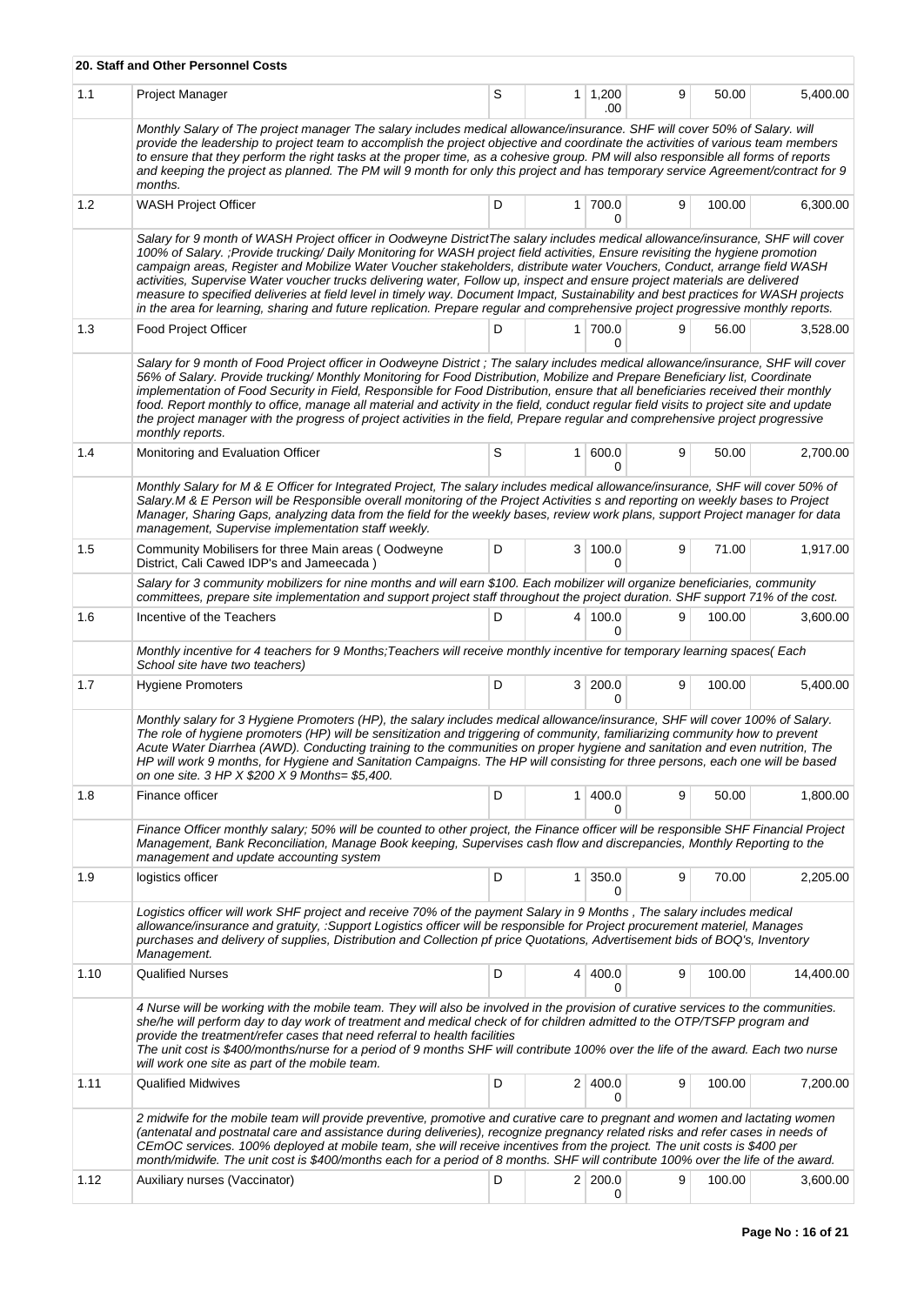|         | 2 Auxiliary Nurses (Vaccinators) will assist the Nurses in giving medicines, giving vaccination to children, record keeping, and<br>performing procedures as assigned. The Unit Cost \$200/Months each for a period of 9 months. SHF will contribute 100% over<br>the life of the award.                                                                                                                                                                                                                                                                                                                                                                               |   |       |                       |    |        |            |
|---------|------------------------------------------------------------------------------------------------------------------------------------------------------------------------------------------------------------------------------------------------------------------------------------------------------------------------------------------------------------------------------------------------------------------------------------------------------------------------------------------------------------------------------------------------------------------------------------------------------------------------------------------------------------------------|---|-------|-----------------------|----|--------|------------|
| 1.13    | Registrars                                                                                                                                                                                                                                                                                                                                                                                                                                                                                                                                                                                                                                                             | D |       | 2 200.0<br>0          | 9  | 100.00 | 3,600.00   |
|         | 2 registrars will be responsible for registration of the SAM/MAM individual in both the patient card and the registers in the nutrition<br>centers and also issuing SAM/MAM cases with their take home cards as well. The unit cost is \$200 and SHF will contribute 100%                                                                                                                                                                                                                                                                                                                                                                                              |   |       |                       |    |        |            |
| 1.14    | Community nutrition volunteer incentive                                                                                                                                                                                                                                                                                                                                                                                                                                                                                                                                                                                                                                | D |       | 4 40.00               | 9  | 100.00 | 1,440.00   |
|         | 4 Community volunteers responsible for active case finding, referral and follow-up and tracing defaulters, attached to OTP/TSFP<br>Centers. The unit cost is \$40 and SHF will contribute 100%.                                                                                                                                                                                                                                                                                                                                                                                                                                                                        |   |       |                       |    |        |            |
|         | <b>Section Total</b>                                                                                                                                                                                                                                                                                                                                                                                                                                                                                                                                                                                                                                                   |   |       |                       |    |        | 63,090.00  |
|         | 21. Supplies, Commodities, Materials                                                                                                                                                                                                                                                                                                                                                                                                                                                                                                                                                                                                                                   |   |       |                       |    |        |            |
| 2.1     | Printing and distribution of IEC materials (See attached BOQ)                                                                                                                                                                                                                                                                                                                                                                                                                                                                                                                                                                                                          | D |       | $1 \mid 1,990$<br>.00 | 1  | 100.00 | 1,990.00   |
|         | AWD Awerance Posters, Leaflets, Pbanners and project standbaords (Activity biuld Boards and Donor Visibilty Materal)<br>Board/Banner 3, Stickers/posters (1A Size) 200, Roll up stand/Display stand (2x0.85m) 3, Leaflets 45, Laminated paper (A3) 2,<br>Metal built board (12. M width/2m Height) 3M legs: 3.                                                                                                                                                                                                                                                                                                                                                         |   |       |                       |    |        |            |
| $2.2\,$ | Temporary access to water (water vouchers/water trucking) for<br>the drought affected people in Cali Cawed and Jameecada<br>Caynaanshe                                                                                                                                                                                                                                                                                                                                                                                                                                                                                                                                 | D | 19350 | 0.04                  | 90 | 100.00 | 69,660.00  |
|         | This is the cost for temporary access to water (water vouchers/water trucking) for the drought affected people in Cali Cawed and<br>Jameecada Caynaanshe IDPs. Total beneficiaries are 430 HHs (Jameecada 250HHs and Ali Awad 180HHs). 430HHs*6 average<br>family size=2580 persons.<br>Therefore, 2580 person*7.5 liters/day=19,350 liters per day. Total cost will be 19,350 liters*90 days*\$0.04= \$69,660.00. The cost<br>will support the provision of 45 liters per household. See attached BOQ's                                                                                                                                                               |   |       |                       |    |        |            |
| 2.3     | Conditional Food voucher for Ali Awad and Jameecada IDPs<br>430 HHs for three months, to improve access to food                                                                                                                                                                                                                                                                                                                                                                                                                                                                                                                                                        | D |       | 430 78.00             | 3  | 100.00 | 100,620.00 |
|         | voucher costed \$78 X 430 HHs X 3 months duration=\$100,620.00<br>Eligible list of food items are:<br>Maize<br>Wheat flour<br>Sugar<br>Vegetable Oil<br>Meat<br>Tea Leaves<br>Salt                                                                                                                                                                                                                                                                                                                                                                                                                                                                                     |   |       |                       |    |        |            |
| 2.4     | Construction of Temporary IDP latrines                                                                                                                                                                                                                                                                                                                                                                                                                                                                                                                                                                                                                                 | D |       | 15 768.7<br>0         | 1  | 100.00 | 11,530.50  |
|         | Construction of Temporary IDP latrines in Cali Cawed and Jamecada Caynaanshe (Every 30 HHs will use one latrine). This cost<br>will cover 15 temporary latrines with their hand washing facility. (15 latrines X 768.7 X 1 lump sum) BOQ attached Document part<br>(TASCO SHF Budget Summary Analysis.                                                                                                                                                                                                                                                                                                                                                                 |   |       |                       |    |        |            |
| 2.5     | Rehabilitation of five existing shallow wells in Odwayne.                                                                                                                                                                                                                                                                                                                                                                                                                                                                                                                                                                                                              | D |       | 5 1,100<br>.00        | 1  | 100.00 | 5,500.00   |
|         | Improve access to permanent clean water for Odwayne district population and its surrounding areas through rehabilitation of five<br>Shallow Wells in Odweyne District to access clean water for the community. Five shallow wells and each will \$1100.                                                                                                                                                                                                                                                                                                                                                                                                                |   |       |                       |    |        |            |
| 2.6     | Water Trucking for School Children                                                                                                                                                                                                                                                                                                                                                                                                                                                                                                                                                                                                                                     | D | 1200  | 0.04                  | 90 | 100.00 | 4,320.00   |
|         | This is the cost for temporary access to water for the students in Cali Cawed and Jameecada Caynaanshe IDPs. Number of<br>students are 160. The cost will support the provision of 7.5 liters per student.<br>160 students X 7.5 liters/per day=1,200 liters per day.<br>(160 students X 7.5 L X \$0.04 X 90 days)= \$4,320.00<br>TASCO will procure storage water tanks and distribute to the schools, and putting the water, the school principle will be<br>responsible to don't waste the water for the children and will register the student from the two school ensure that every student<br>were received their water. (See attached BOQ's in the excel Budget |   |       |                       |    |        |            |
| 2.7     | WASH Awareness Campaigns Meetings                                                                                                                                                                                                                                                                                                                                                                                                                                                                                                                                                                                                                                      | D |       | 3 260.0<br>$\Omega$   | 3  | 100.00 | 2,340.00   |
|         | Conduct a quarterly meetings about awareness raising on AWD/cholera prevention for 40 participants consisting of community<br>leaders, women groups, youth groups, WASH committees and students. To enable and keep them conscious for proper hygiene<br>practices.<br>Each village will be held one meeting per quarter in Cali cawed, Jameecada Caynaanshe and Odweyne. 3 villages multiplied 260<br>per meeting in three times.<br>3 villages*3 meetings*\$260=\$2,340.00 and cost details was explained BOQ.                                                                                                                                                       |   |       |                       |    |        |            |
|         |                                                                                                                                                                                                                                                                                                                                                                                                                                                                                                                                                                                                                                                                        |   |       |                       |    |        |            |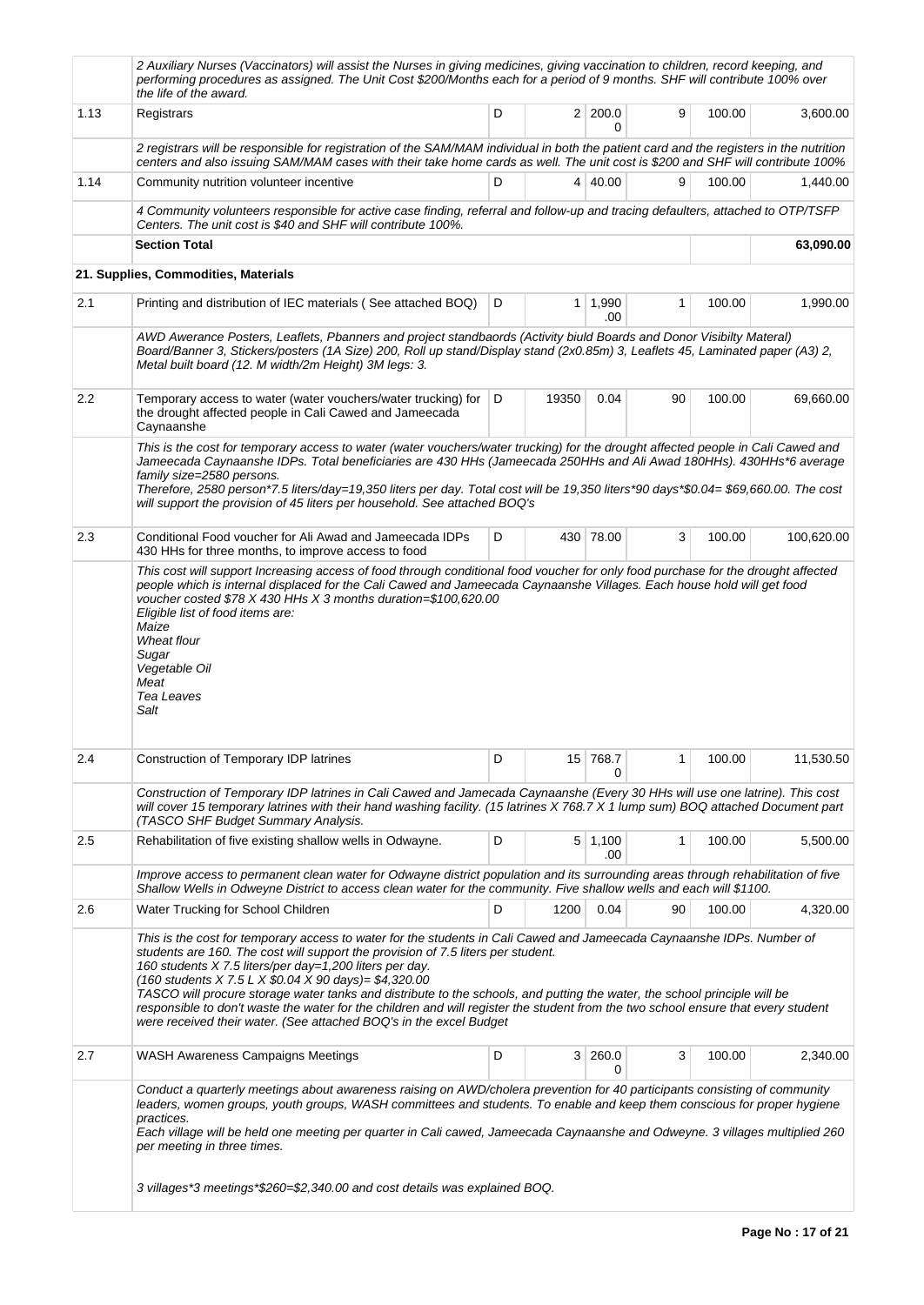| 2.8           | <b>Construction of Temporary Learning Centers</b>                                                                                                                                                                                                                                                                                                                                                                                                                                                                                                                                        | D   |                | $4 \mid 4,247$<br>.00 | 1            | 100.00   | 16,988.00  |
|---------------|------------------------------------------------------------------------------------------------------------------------------------------------------------------------------------------------------------------------------------------------------------------------------------------------------------------------------------------------------------------------------------------------------------------------------------------------------------------------------------------------------------------------------------------------------------------------------------------|-----|----------------|-----------------------|--------------|----------|------------|
|               | Two Temporary Learning Centers one In Cali Cawed and One in Jameecada Caynaanshe IDP Settlements( Each one consists<br>two classes) See the attached BoQ's in Excel Budget:                                                                                                                                                                                                                                                                                                                                                                                                              |     |                |                       |              |          |            |
| 2.9           | Procurement of storage water tanks for Temporary learning<br>spaces/Centers                                                                                                                                                                                                                                                                                                                                                                                                                                                                                                              | D   |                | 2 420.0<br>0          | 1            | 100.00   | 840.00     |
|               | This is cost of water Storage for Temporary learning spaces/Centers for Student in Cali Cawed and Jameecada Caynaanshe IDP<br>Settlements with 10 meter cubic for drinking and hand washing and it is transportation from Hargeisa to the sites. TASCO will<br>procure storage water tanks and distribute to the schools, and putting the water, the school principle will be responsible to don't<br>waste the water for the children and will register the student from the two school ensure that every student were received their<br>water. (See attached BOQ's in the excel Budget |     |                |                       |              |          |            |
| 2.10          | Construction of four latrines for schools                                                                                                                                                                                                                                                                                                                                                                                                                                                                                                                                                | D   |                | 4 768.7<br>0          | 1            | 100.00   | 3,074.80   |
|               | This cost will cover construction of four temporary latrines in the two schools (Abdi Awad and Jameecada Caynaanshe IDPs) and<br>should be segregated by gender. Each latrine will cost \$768.70 including hand-washing facilities. (See BOQ Attached the excel<br>Budget 2.4)                                                                                                                                                                                                                                                                                                           |     |                |                       |              |          |            |
| 2.11          | Provision of Learning Materiel (Furniture and stationary)                                                                                                                                                                                                                                                                                                                                                                                                                                                                                                                                | D   |                | $1 \mid 8,340$<br>.00 | 1            | 100.00   | 8,340.00   |
|               | This cost will accommodate provision of furniture and learning materials for the two temporary learning centers for the 160<br>students. The furniture items are forms and tables. One set (bench and desk) for the students Pcs 53<br>One set (bench and desk) for the teachers pcs 4<br>Sub total<br>Exercises books (160 pupils X 1 dozen each) Dozens 160<br>Pencils Boxes 160<br>Pack bags Pcs 160<br>White boards Pcs 4<br>Markers for white boards Boxes 20<br>Pencil sharp Boxes 320<br>Rubber eraser Boxes 320<br>See attached BOQ for the Budget Excel Sheet                   |     |                |                       |              |          |            |
| 2.12          | Provision of Hygiene kits                                                                                                                                                                                                                                                                                                                                                                                                                                                                                                                                                                | D   |                | 1   8,002<br>.00      | 1            | 100.00   | 8,002.00   |
|               | Distribution of hygiene kits such as bathing and laundry soap, sanitary pads, Jerrycans and aqua-tabs.<br>Provision of WASH Hygiene kits for 430 HHs Consisting of (two 20I Jerrycans, aqua-tabs, sanitary pads, laundry and bath<br>Soaps) in Cali cawed and Jameecada Caynaanshe IDP Settlements                                                                                                                                                                                                                                                                                       |     |                |                       |              |          |            |
| 2.13          | Training for Health and Nutrition Mobile Teams                                                                                                                                                                                                                                                                                                                                                                                                                                                                                                                                           | D   | 1 <sup>1</sup> | 2,205<br>.00          | $\mathbf{1}$ | 100.00   | 2,205.00   |
|               | This cost will encompass the cost of fee for the facilitator which is an expert facilitator on WASH, Health, and Nutrition for 3 days<br>training and 2 days of reporting, The cost of the training venue hosting 25 participants in 3 days, The training will start 8:00 in the<br>morning and will last 16:00 in the afternoon, which means there should be launch for the participants and This cost will<br>accommodate cost of local transport rent for the participants picking and doping for the trainees                                                                        |     |                |                       |              |          |            |
| 2.14          | <b>Essential Medical Supplies</b>                                                                                                                                                                                                                                                                                                                                                                                                                                                                                                                                                        |     |                | .00                   |              | 2 100.00 | 9,000.00   |
|               | This cost will cover essential medicines supplies for the first 2 months during waiting/getting these supplies from WHO/UNICEF.<br>The list of the supplies will be shared by Health Cluster.                                                                                                                                                                                                                                                                                                                                                                                            |     |                |                       |              |          |            |
|               | <b>Section Total</b>                                                                                                                                                                                                                                                                                                                                                                                                                                                                                                                                                                     |     |                |                       |              |          | 244,410.30 |
| 22. Equipment |                                                                                                                                                                                                                                                                                                                                                                                                                                                                                                                                                                                          |     |                |                       |              |          |            |
| NA            | <b>NA</b>                                                                                                                                                                                                                                                                                                                                                                                                                                                                                                                                                                                | NA. | 0              | 0.00                  | 0            | 0        | 0.00       |
|               | <b>NA</b><br><b>Section Total</b>                                                                                                                                                                                                                                                                                                                                                                                                                                                                                                                                                        |     |                |                       |              |          | 0.00       |
|               | 23. Contractual Services                                                                                                                                                                                                                                                                                                                                                                                                                                                                                                                                                                 |     |                |                       |              |          |            |
| NA            | NA                                                                                                                                                                                                                                                                                                                                                                                                                                                                                                                                                                                       | ΝA  | 0              | 0.00                  | 0            | 0        | 0.00       |
|               | NA                                                                                                                                                                                                                                                                                                                                                                                                                                                                                                                                                                                       |     |                |                       |              |          |            |
|               | <b>Section Total</b>                                                                                                                                                                                                                                                                                                                                                                                                                                                                                                                                                                     |     |                |                       |              |          | 0.00       |
| 24. Travel    |                                                                                                                                                                                                                                                                                                                                                                                                                                                                                                                                                                                          |     |                |                       |              |          |            |
| 5.1           | Perdiem for Monitoring trips the travelling Staff                                                                                                                                                                                                                                                                                                                                                                                                                                                                                                                                        | D   |                | 10 30.00              | 9            | 100.00   | 2,700.00   |
|               | Perdiem for the travelling staff (accommodation and Food Allowance Cost) to assess and keep trucking on the ongoing activities<br>in the field level. One field trip in each month for the Project Manager and M&E officer lasting 4 days and 6 days respectively.<br>i.e. 10 days X \$30 X 9 months). See the attached BOQ in the Excel Budget.                                                                                                                                                                                                                                         |     |                |                       |              |          |            |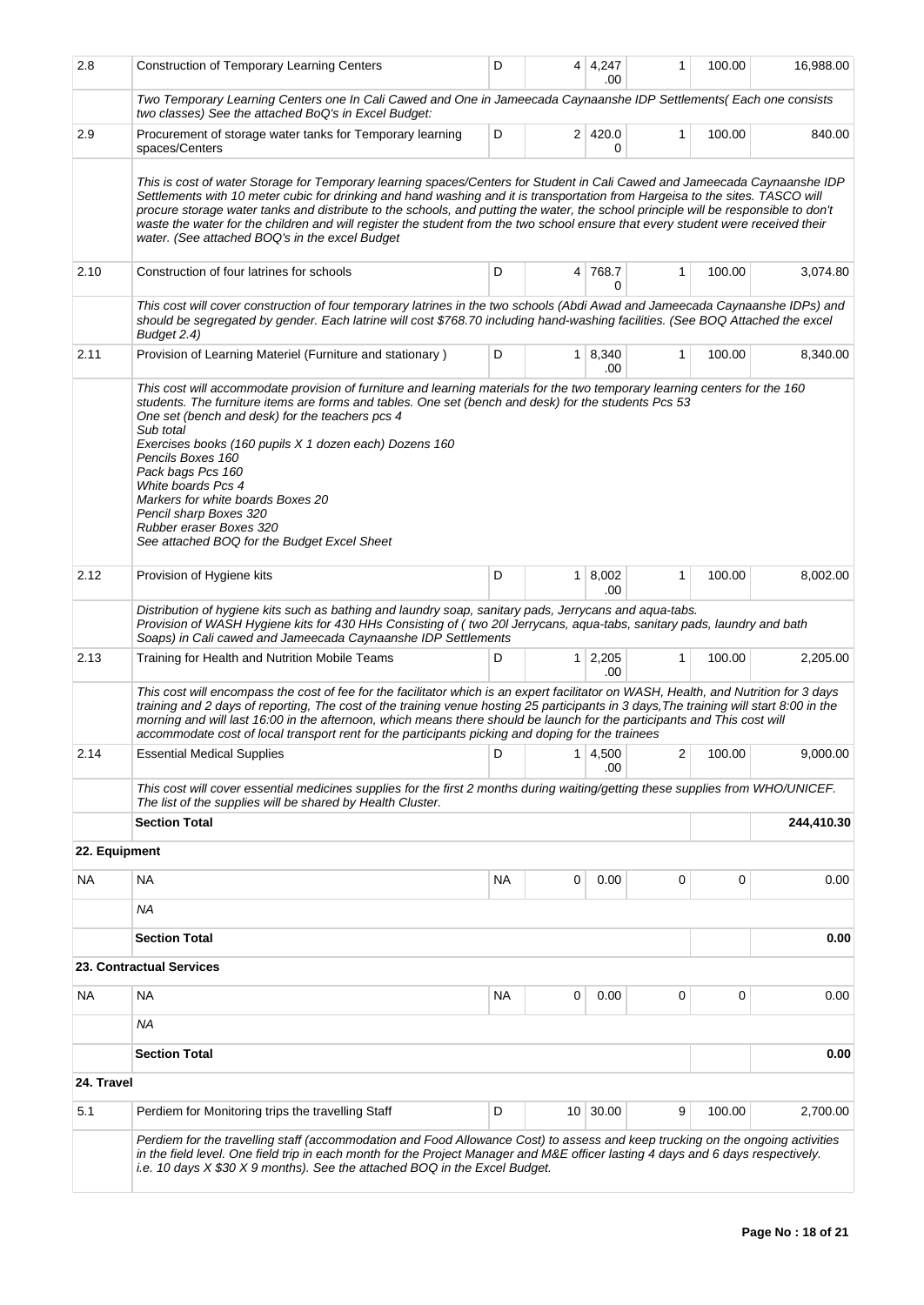| 5.2               | <b>Vehicle Hire</b>                                                                                                                                                                                                                                                                                                                                                                                                                                                                                                                                                                                        | D         |               | $3 \mid 1,800$<br>.00 | 9           | 100.00 | 48,600.00  |
|-------------------|------------------------------------------------------------------------------------------------------------------------------------------------------------------------------------------------------------------------------------------------------------------------------------------------------------------------------------------------------------------------------------------------------------------------------------------------------------------------------------------------------------------------------------------------------------------------------------------------------------|-----------|---------------|-----------------------|-------------|--------|------------|
|                   | Three Vehicles will be hiring, two Vehicles will host Health and Nutrition two teams: Each team will consist 5 person as Logical<br>frame work emphasis: 1 vehicle will be used for WASH, Education, and Food security activities: day to day operations. This will<br>cover the cost of 3 hiring vehicles for the project for the smooth running/implementation of the project. The cost will cover the 3<br>vehicles plus other associated costs such as vehicles fuel, drivers and their maintenance. The unit cost is \$1,800. Rates based<br>on prevailing market rates in the period of nine months. |           |               |                       |             |        |            |
|                   | <b>Section Total</b>                                                                                                                                                                                                                                                                                                                                                                                                                                                                                                                                                                                       |           |               |                       |             |        | 51,300.00  |
|                   | 25. Transfers and Grants to Counterparts                                                                                                                                                                                                                                                                                                                                                                                                                                                                                                                                                                   |           |               |                       |             |        |            |
| <b>NA</b>         | <b>NA</b>                                                                                                                                                                                                                                                                                                                                                                                                                                                                                                                                                                                                  | <b>NA</b> | 0             | 0.00                  | $\mathbf 0$ | 0      | 0.00       |
|                   | <b>NA</b>                                                                                                                                                                                                                                                                                                                                                                                                                                                                                                                                                                                                  |           |               |                       |             |        |            |
|                   | <b>Section Total</b>                                                                                                                                                                                                                                                                                                                                                                                                                                                                                                                                                                                       |           |               |                       |             |        | 0.00       |
|                   | 26. General Operating and Other Direct Costs                                                                                                                                                                                                                                                                                                                                                                                                                                                                                                                                                               |           |               |                       |             |        |            |
| 7.1               | Stationary                                                                                                                                                                                                                                                                                                                                                                                                                                                                                                                                                                                                 | D         | 1             | 320.0<br>O            | 9           | 100.00 | 2,880.00   |
|                   | Stationery for the office to support the project implementation. Total office stationary charges are \$320 for nine months with a<br>total of \$2880.00                                                                                                                                                                                                                                                                                                                                                                                                                                                    |           |               |                       |             |        |            |
|                   | <b>Section Total</b>                                                                                                                                                                                                                                                                                                                                                                                                                                                                                                                                                                                       |           |               |                       |             |        | 2,880.00   |
| <b>SubTotal</b>   |                                                                                                                                                                                                                                                                                                                                                                                                                                                                                                                                                                                                            |           | 21,062.0<br>0 |                       |             |        | 361,680.30 |
| <b>Direct</b>     |                                                                                                                                                                                                                                                                                                                                                                                                                                                                                                                                                                                                            |           |               |                       |             |        | 353,580.30 |
| Support           |                                                                                                                                                                                                                                                                                                                                                                                                                                                                                                                                                                                                            |           |               |                       |             |        | 8,100.00   |
| <b>PSC Cost</b>   |                                                                                                                                                                                                                                                                                                                                                                                                                                                                                                                                                                                                            |           |               |                       |             |        |            |
|                   | <b>PSC Cost Percent</b>                                                                                                                                                                                                                                                                                                                                                                                                                                                                                                                                                                                    |           |               |                       |             |        | 7.00       |
| <b>PSC Amount</b> |                                                                                                                                                                                                                                                                                                                                                                                                                                                                                                                                                                                                            |           |               |                       |             |        | 25,317.62  |
| <b>Total Cost</b> |                                                                                                                                                                                                                                                                                                                                                                                                                                                                                                                                                                                                            |           |               |                       |             |        | 386,997.92 |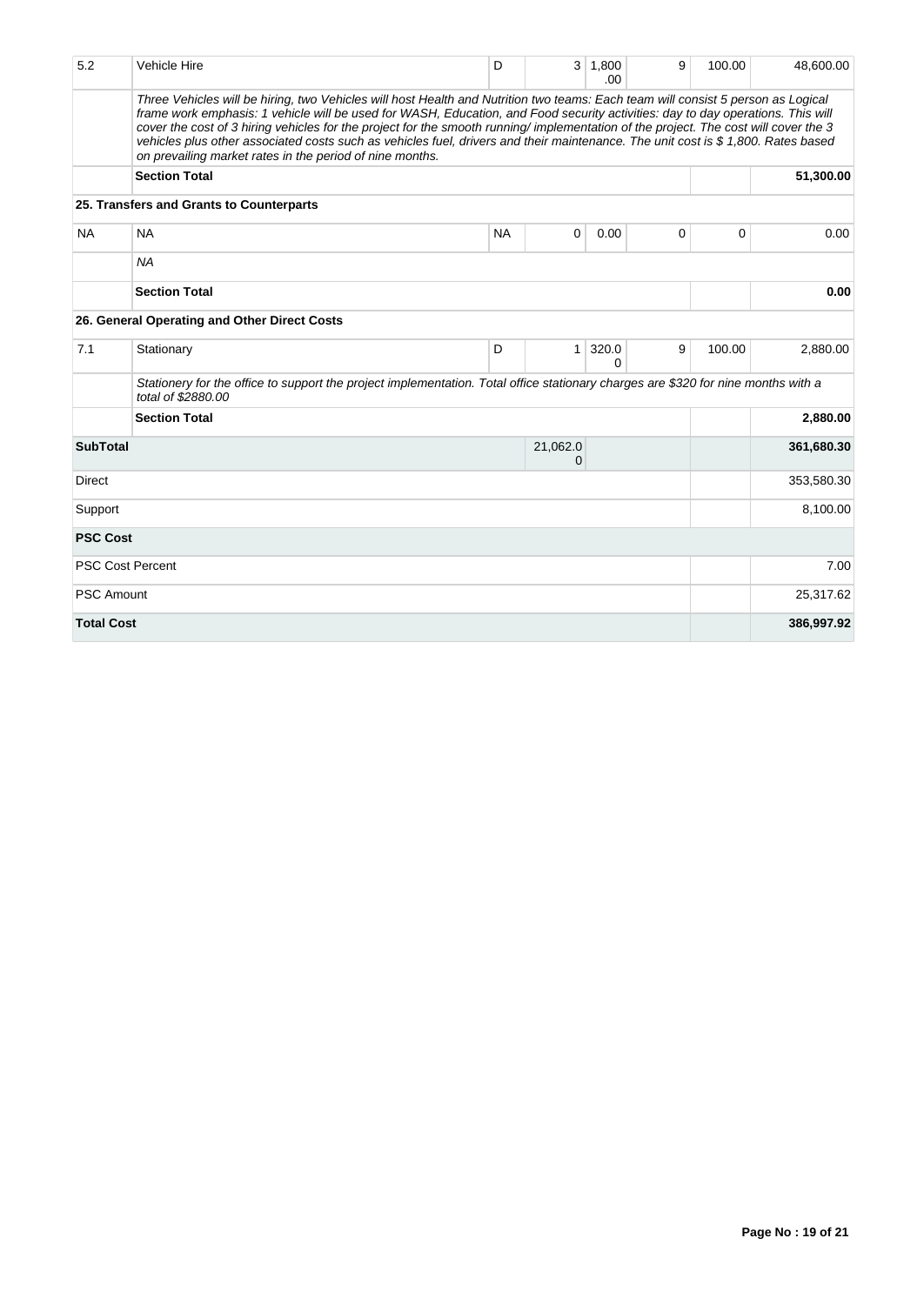# **Project Locations**

| <b>Location</b>                    | <b>Estimated</b><br>percentage<br>of budget<br>for each<br><b>location</b> | <b>Estimated number of beneficiaries</b><br>for each location |              |             |       |              |                                                                                                                                                                                                                                                                                                                                                                                                                                                                                                                                                                                                                                                                                                                                                                                                                                                                                                                                                                                                                                                                                                                                                                                                                                                                                                                                                                                                                                                                                                                                                                                                                                                                                                                                  |  |  | <b>Activity Name</b> |
|------------------------------------|----------------------------------------------------------------------------|---------------------------------------------------------------|--------------|-------------|-------|--------------|----------------------------------------------------------------------------------------------------------------------------------------------------------------------------------------------------------------------------------------------------------------------------------------------------------------------------------------------------------------------------------------------------------------------------------------------------------------------------------------------------------------------------------------------------------------------------------------------------------------------------------------------------------------------------------------------------------------------------------------------------------------------------------------------------------------------------------------------------------------------------------------------------------------------------------------------------------------------------------------------------------------------------------------------------------------------------------------------------------------------------------------------------------------------------------------------------------------------------------------------------------------------------------------------------------------------------------------------------------------------------------------------------------------------------------------------------------------------------------------------------------------------------------------------------------------------------------------------------------------------------------------------------------------------------------------------------------------------------------|--|--|----------------------|
|                                    |                                                                            | <b>Men</b>                                                    | <b>Women</b> | <b>Boys</b> | Girls | <b>Total</b> |                                                                                                                                                                                                                                                                                                                                                                                                                                                                                                                                                                                                                                                                                                                                                                                                                                                                                                                                                                                                                                                                                                                                                                                                                                                                                                                                                                                                                                                                                                                                                                                                                                                                                                                                  |  |  |                      |
| Togdheer -> Owdweyne -><br>Odweyne |                                                                            | 100 5,134                                                     | 7,701        | 374         | 468   |              | 13,67 Activity 1.1.1 : Developing specifications and bill<br>7 of materials for construction, Procurement for the<br>construction and rehabilitation of five existing<br>shallow wells in Odwayne District. Each five<br>Shallow will will accommodate and provide a<br>permanent clean water for 250 HHs, Therefor<br>1500 people will benefit the five shallow wells in<br>Oodweyne settlement.<br>Activity 1.1.1 : Provision of save drinkable water<br>to learning centers (Schools) for 160 students in<br>Cali Cawed and Jameecada Caynaanshe for<br>three months (Sphere standards for emergency<br>WASH - Provision of 7.5 L of water per pupil per<br>day)<br>Activity 1.1.1 : Training of Health, and Nutrition<br>teams and Project staff (Project Manager, Project<br>officers, M&E and Hygiene Promoters). The staff<br>will be trained on IMAM and the training will be<br>organized in collaboration with MOH and<br>UNICEF.<br>Activity 1.1.2 : Bid evaluation/report and contract<br>award to the winner. Setting up beneficiary<br>selection criteria, Construction of two learning<br>spaces each consisting of two classrooms.<br>Activity 1.1.3 : Provision of teaching and learning<br>materials (TLM) for once in Cali Cawad and<br>Jameecada Caynaanshe IDPs temporary<br>Schools. Providing (Excercise books, pencils,<br>Markers, whiteboards, Back-bags, Sharpeners,<br>tables, Chairs)<br>Activity 1.1.4 : Provision of emergency teacher<br>incentives for four (4) teachers for 9 months. Two<br>teacher for Cali Cawed and two in Jamaaceda<br>Caynaanshe IDP Settlement; to encourage and<br>provide quality education to the drought affected<br>school Children for temporary learning spaces. |  |  |                      |

# **Documents**

| <b>Category Name</b>                | <b>Document Description</b>                            |
|-------------------------------------|--------------------------------------------------------|
| <b>Project Supporting Documents</b> | 16. Memo for Food and NFI vouchers.doc                 |
| <b>Project Supporting Documents</b> | Memo for Food nd NFI .pdf                              |
| <b>Project Supporting Documents</b> | IAS Recomendatio Letter .pdf                           |
| <b>Project Supporting Documents</b> | Prposal Template SHF.docx                              |
| <b>Project Supporting Documents</b> | TASCO_SHF BUDGET TEMPLATE as 12 August 17 .xlsx        |
| <b>Project Supporting Documents</b> | TASCO Registeration Certificate 2017 .pdf              |
| <b>Budget Documents</b>             | Annex02a_Budget guidance.pdf                           |
| <b>Budget Documents</b>             | Annex02b_Budget preparation guidance note.pdf          |
| <b>Budget Documents</b>             | TASCO SHF Budget Summary Analysis .pdf                 |
| <b>Budget Documents</b>             | TASCO_SHF BUDGET Final Sep 20.xlsx                     |
| <b>Budget Documents</b>             | TASCO_SHF BOQs OCHA comments 22.9.2017.xlsx            |
| <b>Budget Documents</b>             | TASCO_Edited SHF BOQs 26.9.2017.xlsx                   |
| <b>Budget Documents</b>             | Copy of TASCO_ BOQs with OCHA comments 27.9.2017.xlsx  |
| <b>Budget Documents</b>             | 28 09 2017 Budget and BoQs of TASCO final version.xlsx |